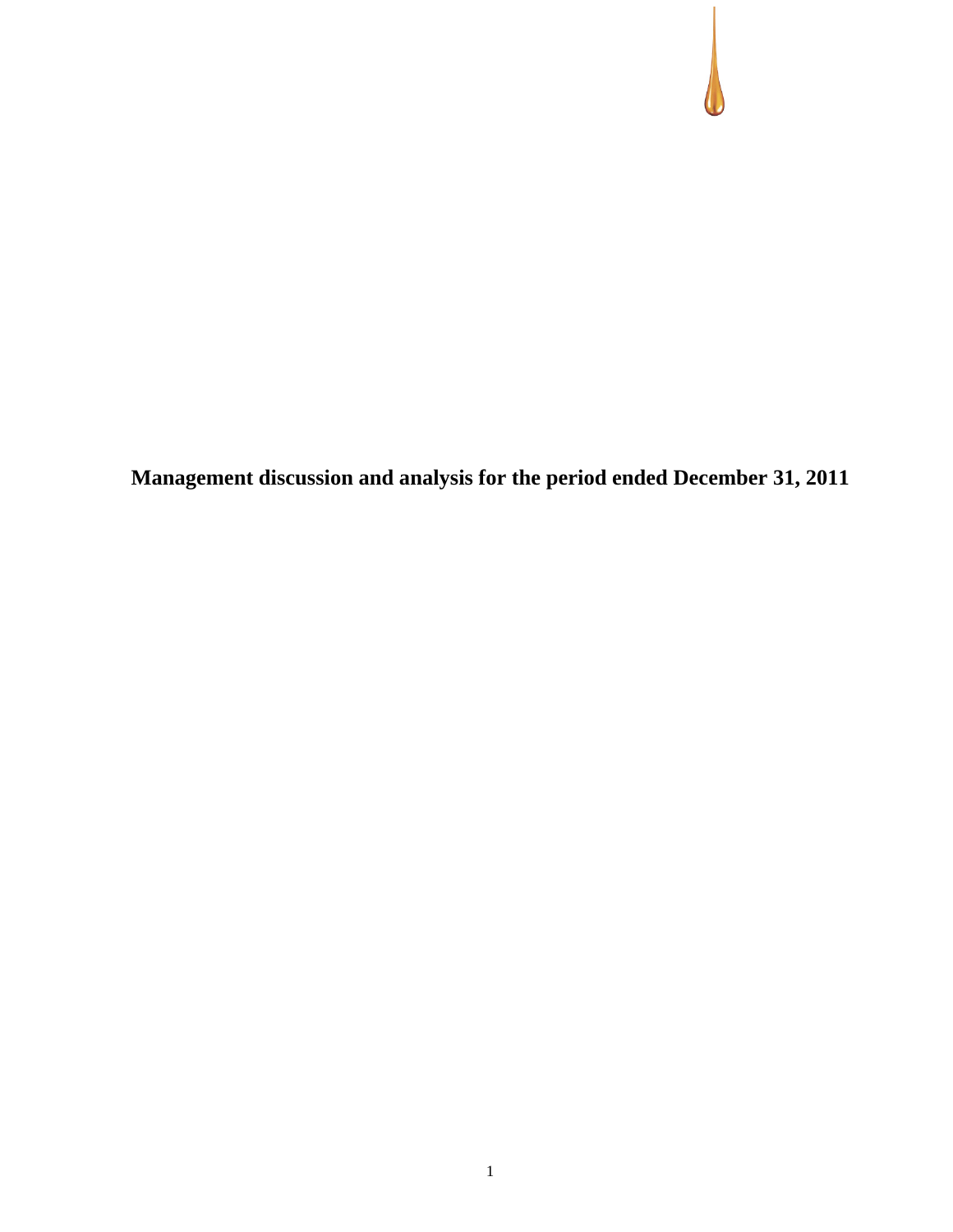## **INTERIM MANAGEMENT DISCUSSION AND ANALYSIS FOR THE FIRST QUARTER ENDED DECEMBER 31, 2011**

This interim management discussion and analysis (MD&A), approved by the Board of Directors, is an addition and supplement to the quarterly financial statements and should be read in conjunction with them and the audited financial statements for the fiscal years ended September 30, 2011 and 2010, and the annual management report when required.

This report presents the view of Management on current Company activities and financial results as at December 31, 2011. It may also cite significant events that occurred after December 31, 2011, and provides a preview of activities during the coming months.

The reporting currency is the Canadian dollar (CAD) and all amounts presented in the MD&A are in Canadian dollars.

## **1. DATE**

This management discussion and analysis for the fiscal year ended December 31, 2011, is dated February

23, 2012.

## **2. INCORPORATION AND MISSION**

The Company, incorporated under Part 1A of the Québec Companies Act and governed by the provisions of the Québec Business Corporations Act, is an oil and gas exploration company. It has been listed on the TSX Venture Exchange since February 16, 2005, under the symbol PEA.

The Company's oil and gas properties are at the exploration stage, and the Company's long-term profitability is tied in part to the cost and success of the exploration programs and subsequent development. The Company has not yet established whether its properties include economically feasible reserves.

The Company's core business is exploring and developing oil and gas properties. In order to achieve its objectives, the Company has to form partnerships with other industry stakeholders.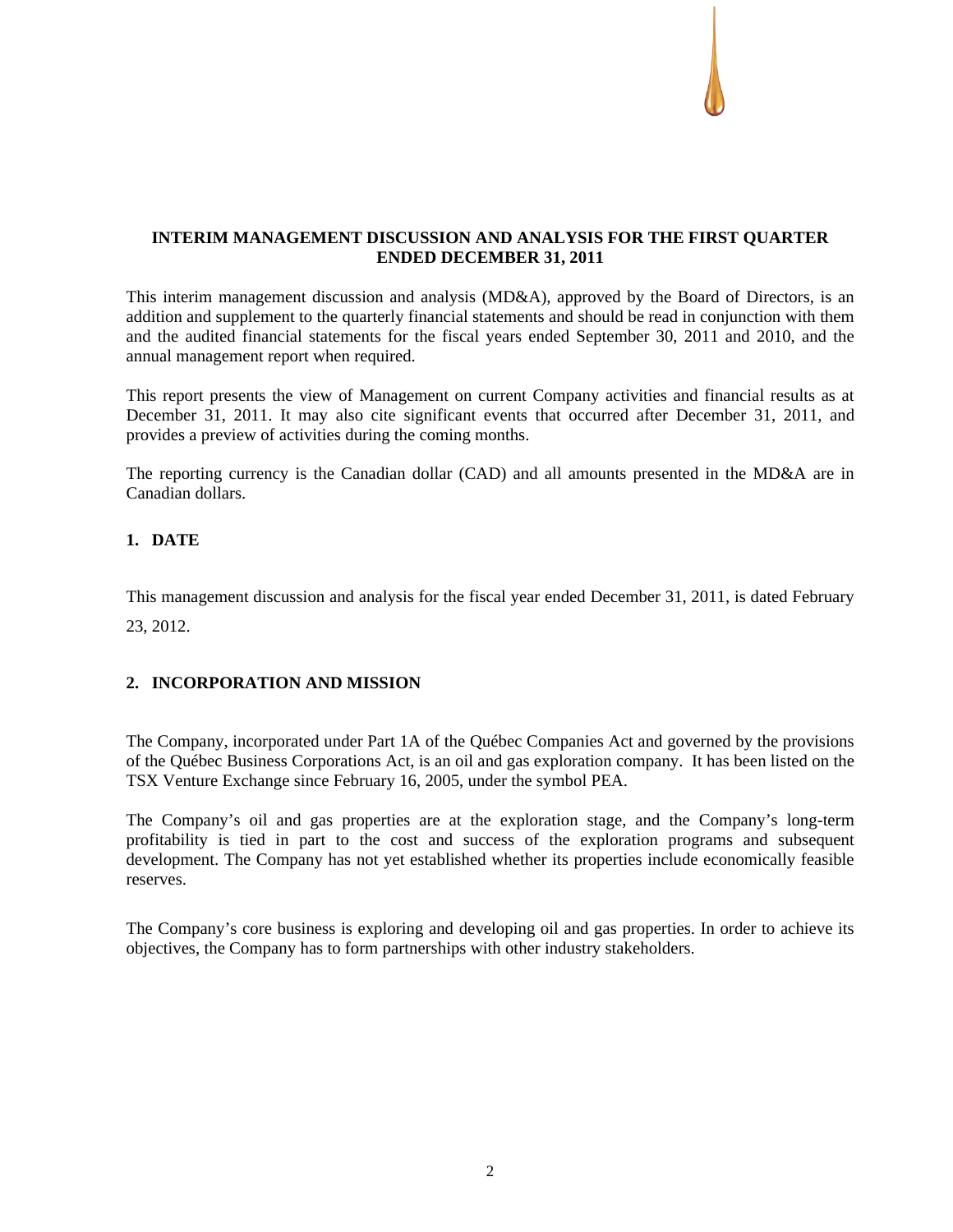## **3. FORWARD-LOOKING STATEMENTS**

Certain statements in this document are "forward-looking statements." Such statements relate to future events or future economic results anticipated by Pétrolia and are therefore subject to known and unknown risks, uncertainties and other factors which may cause actual results, levels of activity and achievements to differ materially from those expressed or implied by such statements. Actual events or results may therefore prove to be quite different. Accordingly, a decision to invest in Pétrolia shares should at no time be based on these forward-looking statements. Pétrolia disclaims all intentions or responsibilities with regard to updating these forward-looking statements.

## **4. HIGHLIGHTS OF THE YEAR ENDED DECEMBER 31, 2012**

- Increase in Pétrolia interests in the Haldimand property;
- Announcement of new positive results regarding potential on Anticosti Island;
- Modification and completion work on the Haldimand No. 1 well and Tar Point;
- Participation in and start of hydrogeological characterization work on the Haldimand peninsula.

## **5. STRATEGY AND OUTLOOK**

The Company's objective involves discovering oil resources and putting them into production as quickly as possible, with the goal of becoming profitable. The Company continues to pursue this objective, bearing in mind personal safety as well as environmental and social considerations. Pétrolia achieves this objective by holding rights over promising licenses and signing agreements with partners having the necessary technical and financial expertise. The Company installs wells according to scientific and technical principles, and relies on the best industry practices for its drilling activities. Particular attention is also paid to relations with the local socioeconomic environment.

#### **6. LICENCES AND PARTNERSHIPS**

The licenses held by Pétrolia as well as those in which it holds interests cover a territory of approximately 14,000 km2. The licence holdings appear on the map below.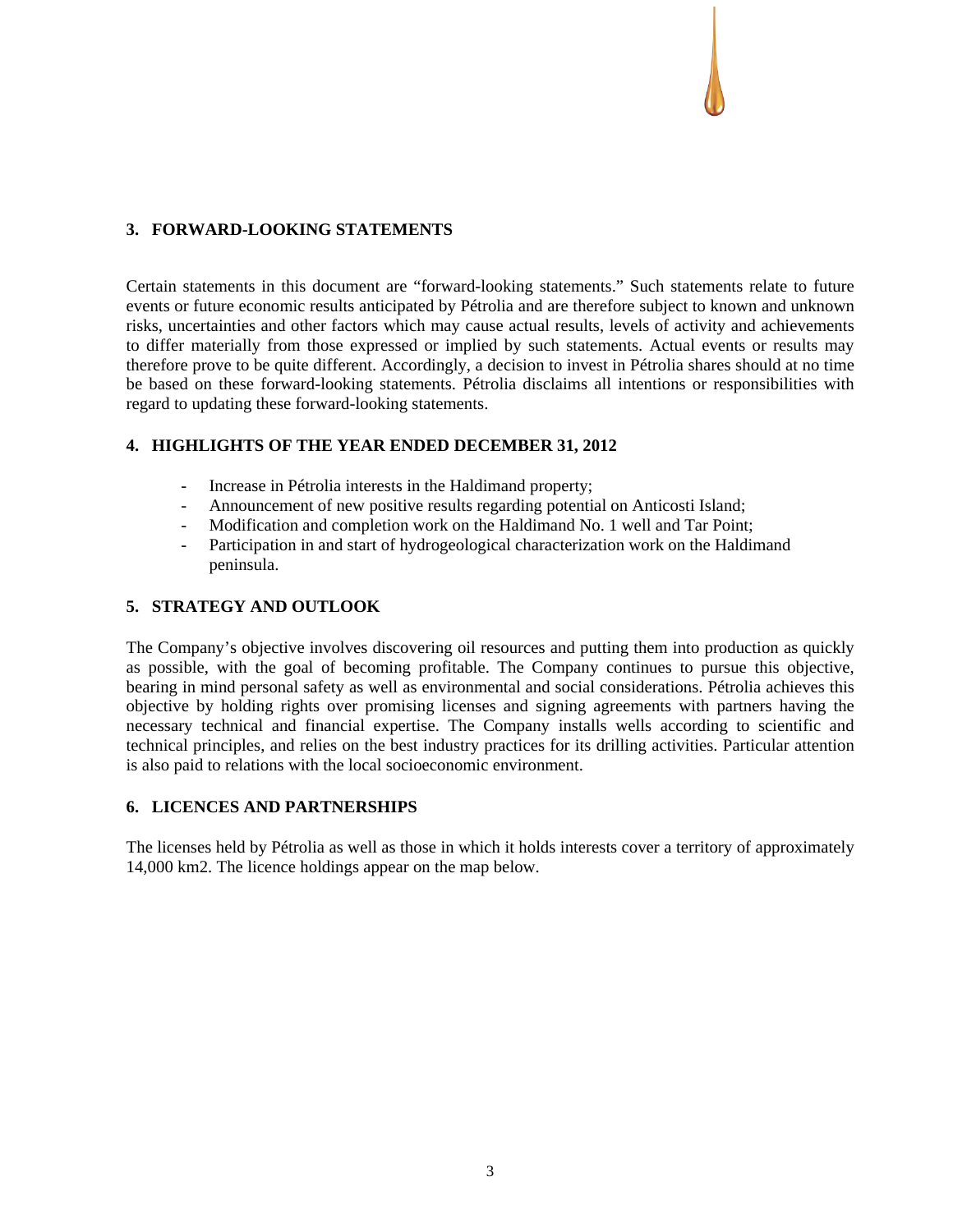

# **6.1 Partnerships**

The above map also illustrates the territories covered by both partnership agreements entered into by Pétrolia:

- The first was concluded with Corridor Resources Inc. and concerns all licences located on Anticosti Island. Pétrolia holds a 50% interest in 29 licences, and a 25% interest in 6 licences. Pétrolia is the operator for 23 licences, and Corridor Resources Inc. owns the other interests and is the operator for 12 licences.
- The second agreement covers a portion of the territory on the Gaspé peninsula (about 2,500 km<sup>2</sup>) where interest is shared equally with Québénergie Inc.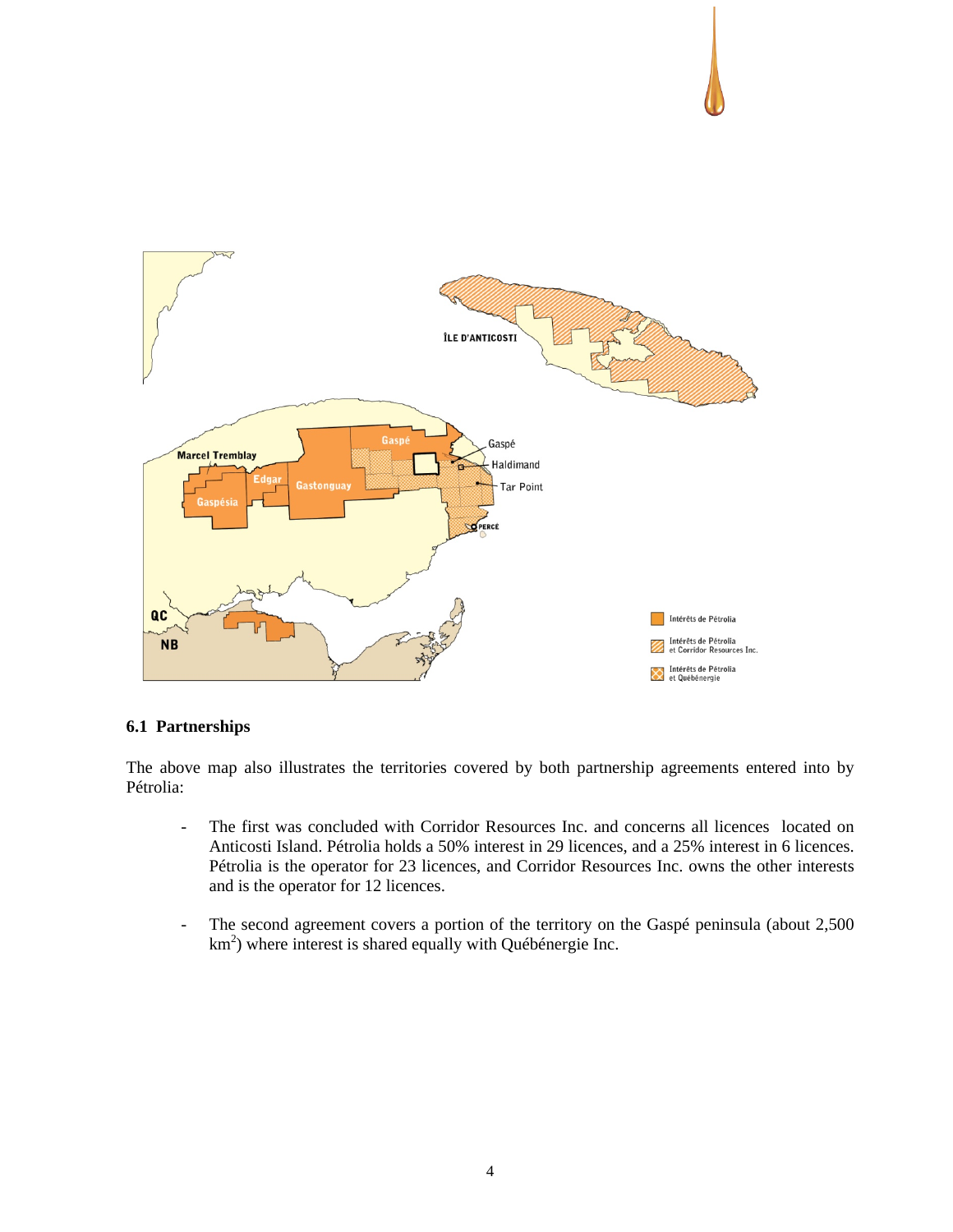## **7. A DOMINANT POSITION**

In Québec, oil resources are found in the east of the province, in the Gaspé region, on Anticosti Island, and perhaps in the Gulf of St. Lawrence. Since it was founded in 2005, the Company has acquired licences that cover more than 14,000 km<sup>2</sup>, mainly in the Gaspé region and on Anticosti Island. These licences cover more than 70% of Québec's land petroleum potential, giving Pétrolia a dominant position in Québec in terms of petroleum exploration.

The Company decided to concentrate its efforts on searching for oil. The rise in the price of oil and natural gas has made the Company's decision appear wise in hindsight. A number of companies active in the North American hydrocarbon exploration sector are now making the same choice.

## **8. PROPERTIES AND WORKS**

## **8.1 Haldimand property**

The recoverable oil resources from the Haldimand deposit, near Gaspé, are estimated at 7.7 million barrels on 9 km² (best estimate by Sproule Associates Limited in June 2010). However, this figure may be higher since the geophysical data indicate that the structure extends beyond this area, in particular to the west.

In December 2011, Pétrolia and Québénergie concluded an agreement with Junex to buy back this company's share in the 9-km² territory that comprises the Haldimand deposit. With this agreement, Pétrolia and Québénergie now own equal shares in all interests in the deposit and its possible extensions.

## **8.1.1 Objectives**

In keeping with its business strategy, putting the Haldimand deposit into production constitutes Pétrolia's main priority. Drilling a horizontal well appears to be the best way to achieve this objective in the short term.

Identifying volumes in addition to those already estimated is the second objective. These additional volumes could be associated with an extension of the reservoir beyond the perimeter initially established in the estimate or with the discovery of new reservoirs.

## **8.1.2 Studies and projects**

As a result of these studies and analyses, the Company now has a better understanding of the Haldimand reservoir and its production mechanism. The reservoir appears to be made up of a network of natural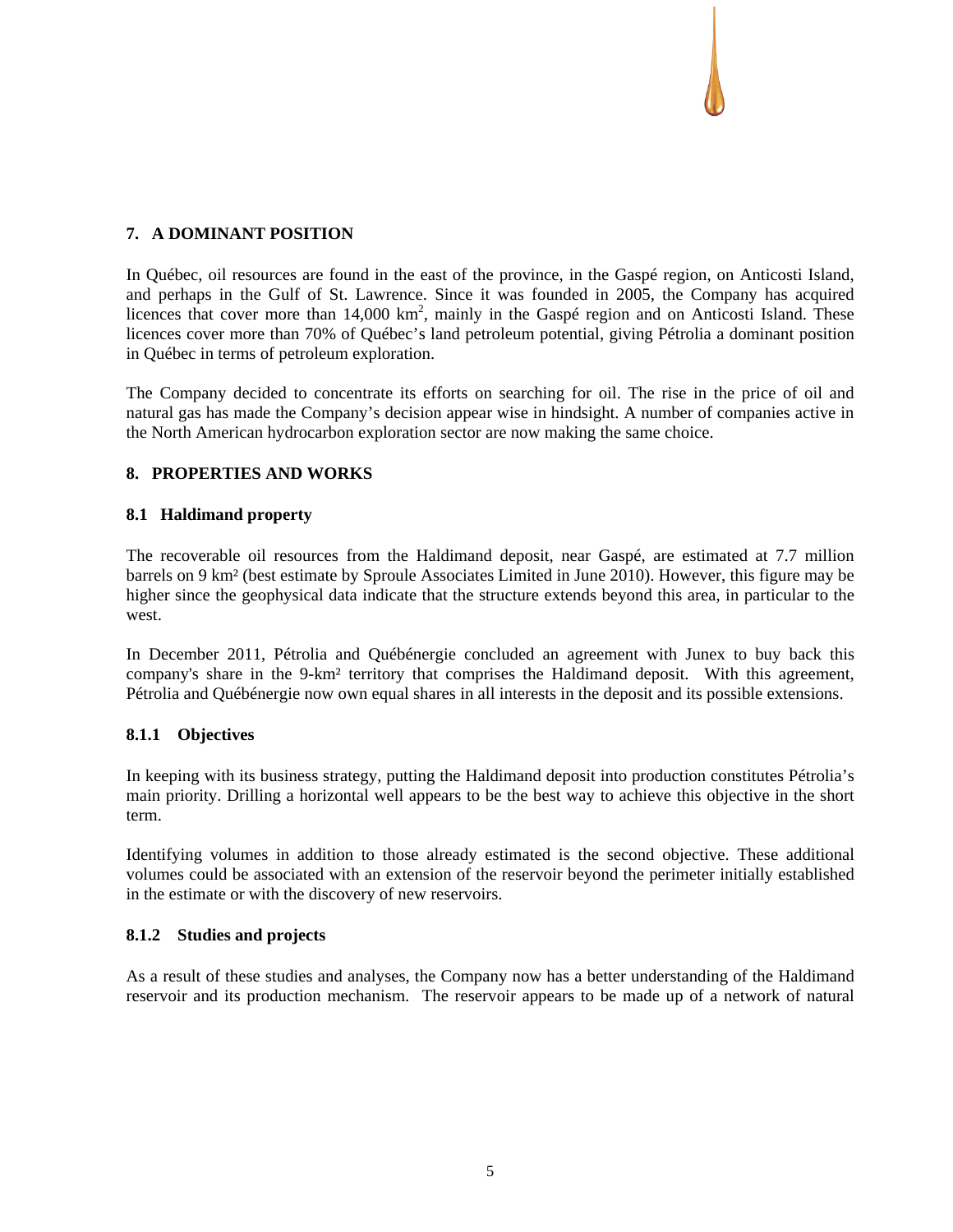

fractures that ensure the free flow of oil. This is an important discovery that may allow for conventional exploitation, in other words, without having to resort to fracturing.

The next well could confirm the hypothesis that traditional exploitation of the deposit would be profitable. In this case, Pétrolia could eliminate the use of hydraulic fracturing to exploit the deposit. Studies on the potential use of fractioning were nevertheless conducted during the quarter and are described further on.

The following flowchart illustrates the planned work and possible decisions.



#### **8.1.2.1 Studies**

Studies were carried in the first quarter of 2012 to understand the deposit's natural permeability mechanism. Studies were also done on the distribution of hydrocarbons to identify the areas likely to be the most productive. These studies aimed to determine the trajectories of new directional wells in order to optimize the natural productive potential. The drilling of the next well should yield a better understanding of the scope of the Haldimand structure and confirm the resources.

During the quarter, work continued to create a digital model that would integrate the full range of data on the deposit (including well and seismic data) to produce a three-dimensional map of the oil deposits in the field. Future data can be integrated into the model, thus enabling better planning of the work to come.

The studies conducted during the first quarter of 2012 include: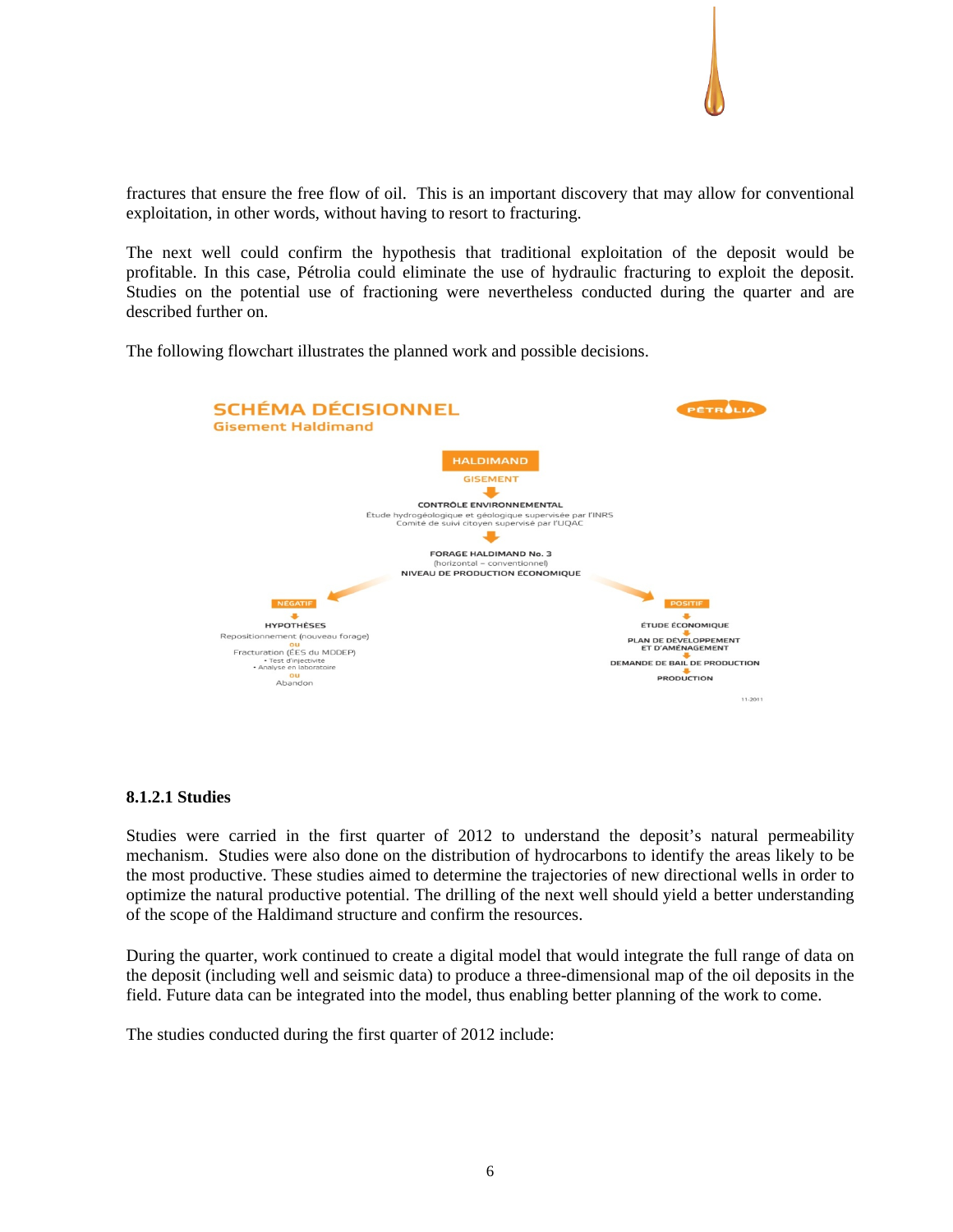- A study of the fractures observed in the Haldimand No. 2 core samples and the FMI log in order to better understand the field's hydrocarbon flow;
- A study of the natural fractures in the deposit, specifying their orientations and identifying areas where fracture intensity could be higher;
- Reprocessing of 3D and 2D data;
- An anisotropy study based on 3D seismic data;
- A preliminary interpretation of the results of the magnetotelluric survey of the Haldimand deposit in 2010 and 2011. This interpretation is a complement to those already done based on 2D and 3D seismic data.

### **8.1.2.2 Projects**

a) Production tests

Several production tests were performed on the Haldimand No. 1 well. During these tests, begun on June 30, 2010, and stopped on October 14, 2011, the well produced a total of 655 m3 (4,120 barrels) of oil. These tests yielded additional information on the deposit in order to better characterize it. A portion of the well's production was placed in inventory.

b) Modification and completion work at the Haldimand No. 1 well

During the quarter, Pétrolia successfully completed modification and completion work on the Haldimand No. 1 well in compliance with the permits granted.

Specifically, the completion work involved conducting an injectivity test to measure certain mechanical properties of the rock in the reservoir. This work was followed by a three-day production test, which revealed a stable production level of more than 40 barrels per day, which is much higher than levels observed during previous production tests (10 barrels/day). A new production test could be done during the spring.

This result confirms the interpretation that the deposit productivity is ensured by a network of natural fractures. It also appears that the injectivity test may have contributed to repairing the damage caused to the well during drilling and other previous work.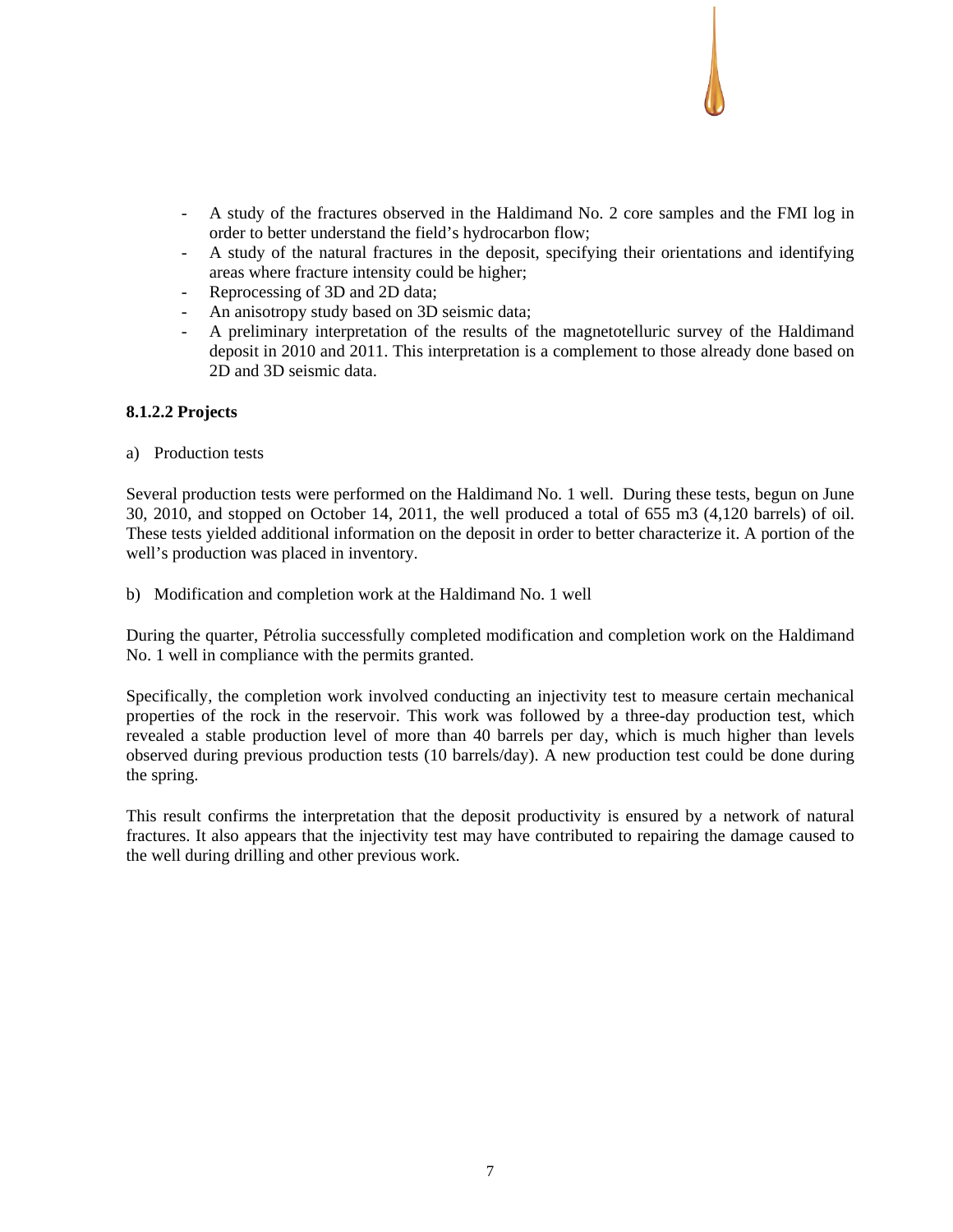## c) Drilling of a third well

As mentioned previously, the natural fractures in the reservoir play an important role in the production mechanism, acting as a drain that channels the oil from the low permeability layers towards the well. Given the fracture orientations, the production capacity of the natural fractures in the deposit could be confirmed by drilling a directional well. The goal of the next well is therefore to intersect as many natural fractures as possible from a good angle.

Under the agreement with Québénergie, the latter will assume Pétrolia's participation costs.

## **8.1.3 Environmental studies and work**

Concurrently with these studies, the Company is working on a plan to acquire scientific and environmental monitoring information.

The Company is working with scientists from various Québec universities (INRS and UQAC) to acquire specific knowledge on the environmental effects of its work, a project that was begun in the last quarter and will spread over the next five years.

Accordingly, starting in fall 2011, the INRS will survey the hydrogeological system on the Haldimand peninsula, and implement environmental monitoring systems for the oil activities. The INRS will be responsible for designing the plan and monitoring the work. The information and results from this survey and 5-year monitoring plan will be released periodically.

Industry stakeholders were also invited to participate in this project, and liaisons with the latter are ensured by the UQAC *Chaire d'Éco-conseil*. More specifically, other than the training and publication aspects of its scientific research mission, the *Chaire d'éco-conseil* aims to promote dialogue from an environmentally responsible perspective between the various stakeholders interested in petroleum development.

Pétrolia is very proud of the innovative nature of its relationship with Québec's universities, established from the earliest stages of its activities, as well as the universities' collaboration with industry stakeholders.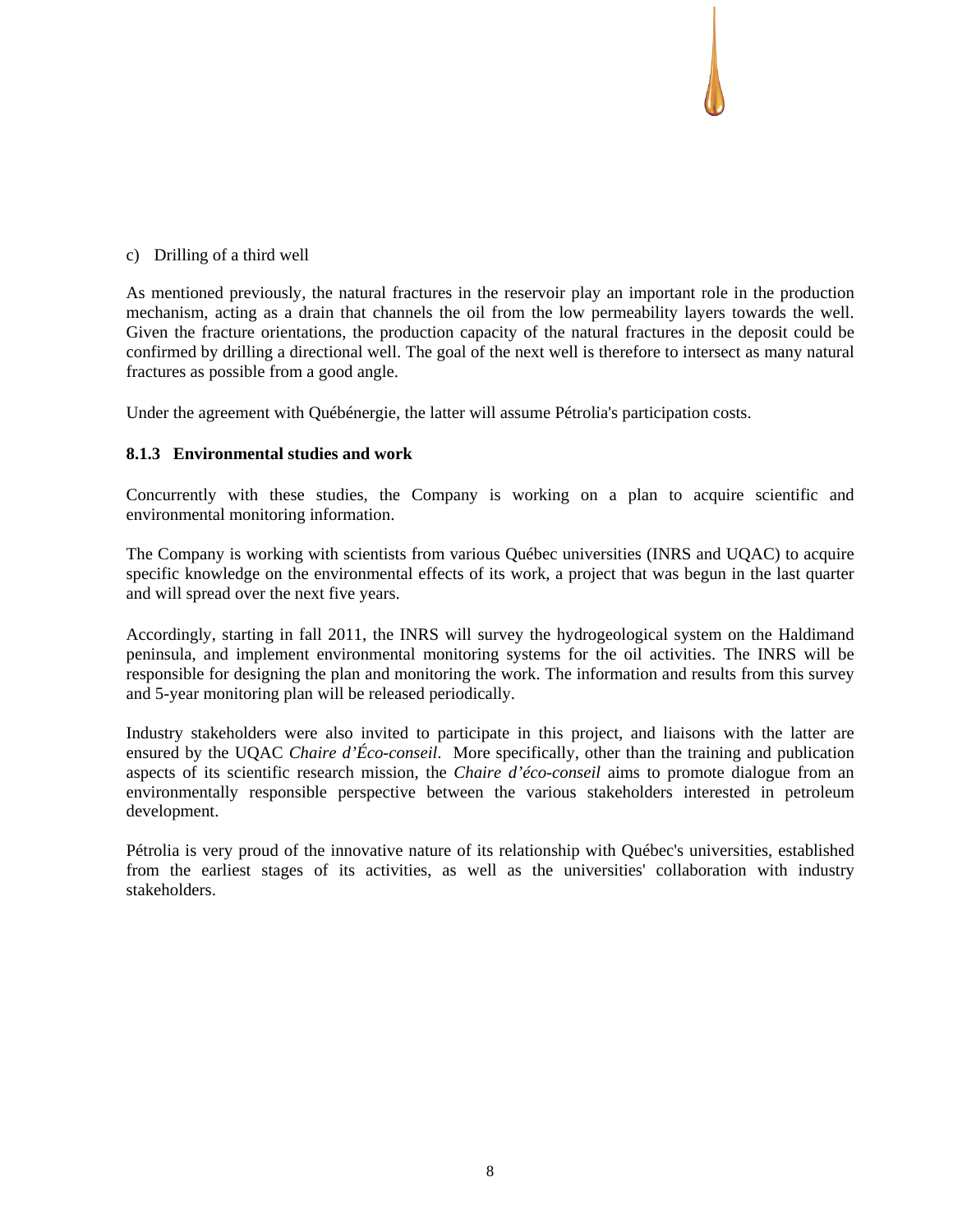## **8.2 Tar Point property**

Drilled in 2009 and located 15 kilometres southeast of the Haldimand well, this well has bottomed out at 2,434 metres. It crosses the entire York River Formation as well as part of the Indian Cove Formation.

There were few signs of oil in the York River Formation but light crude was found during a production test on a fractured zone of the Indian Cove Formation.

## **8.2.1 Objectives**

The objective is to demonstrate the Indian Cove Formation's capacity for commercial oil production. Since signs of oil have been systematically observed in this formation, this area offers an interesting exploration opportunity in the Gaspé region.

## **8.2.2 Studies and projects**

The drilling results for Pétrolia-Tar Point No. 1 confirm Indian Cove's high hydrocarbon potential. The characteristics found in this Formation indicate a fractured potential deposit. Pétrolia is evaluating the various options for exploiting the potential of this Formation.

During the quarter, Pétrolia conducted modification and completion work on the Tar Point well. More specifically, the completion work involved performing an injectivity test at Indian Cove to gather data on the mechanical properties of the rock; these data are currently being analyzed to determine if the test achieved all of its objectives. The results should be known during the next quarter.

## **8.3 Bourque property**

The Bourque project is very important to Pétrolia in view of the size of the potential discoveries and the interest this would generate in the Company's other properties in the Gaspé region, characterized by similar geologic conditions. The targets in question are conventional in nature.

A 3-D seismic survey carried out by Pétrolia in 2008 suggests the presence of a reef complex in the West Point Formation, an older geological formation than York River. This type of trap can store considerable quantities of hydrocarbons. The first trap is a pinnacle reef, the same as the Leduc reef in Alberta, in which giant oilfields have been discovered, marking a turning point for oil and gas exploration in that province. The second structure is a barrier reef.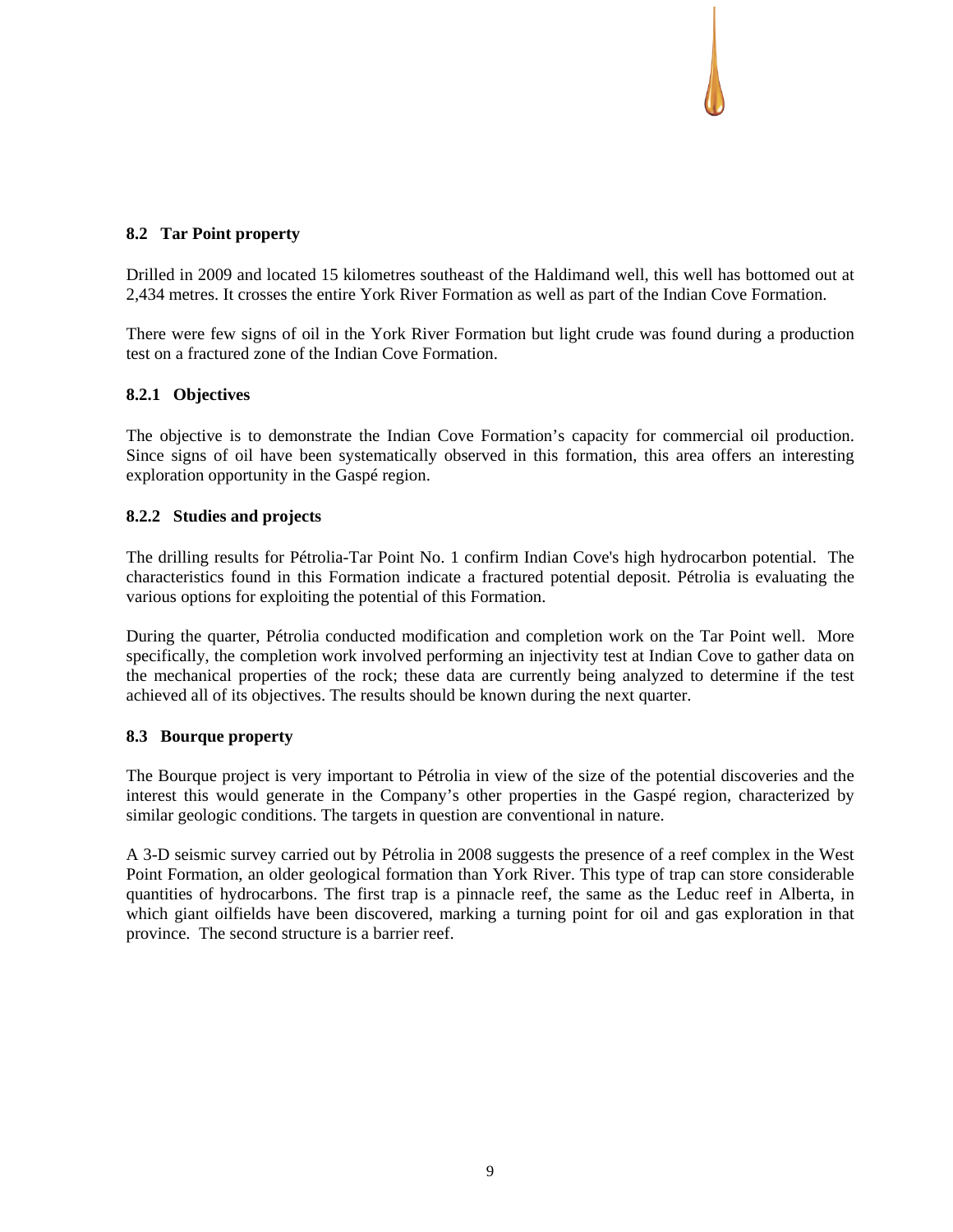## **8.3.1 Objectives**

The two structures targeted by the project have completed the preliminary exploration stages and have reached the drilling stage. Pétrolia would like to drill a borehole on each of these targets as soon as possible. The completed drilling programs were submitted to the MRNF at the end of the fiscal year ended September 30, 2011. The MRNF came back with a series of technical questions, which Pétrolia answered. The MRNF analysis was still underway at the time of writing.

Located 70 km west of Gaspé City, the Bourque project offers an opportunity to discover a significant deposit. The total depth of the targets range from 2,000 to 3,200 metres. This project is also likely to generate significant economic spinoffs associated with raw material processing in an economically depressed region.

### **8.3.2 Studies and projects**

The Bourque No. 1 and No. 2 drilling program was based on the recommendations of the supplemental impact study published by the New York State Department of Environmental Conservation. Under the new Environmental Quality Act, wells that are not intended for hydraulic fracturing are unaffected by the new approval procedures that fall within the framework of the strategic environmental assessment. This is conducive to the short-term drilling of the boreholes.

### **8.3.3 Search for partners**

Over the last quarter, Pétrolia continued to search for a partner, which Management considers preferable for this project. That said, the Company may decide to drill alone.

#### **8.4 ANTICOSTI ISLAND**

Anticosti Island meets the four criteria sought in a petroleum system, namely a highly productive source rock favourable for the production of petroleum, a good quality reservoir, impermeable cap rock, and the presence of numerous large-scale traps. This vast territory offers a number of exploration possibilities.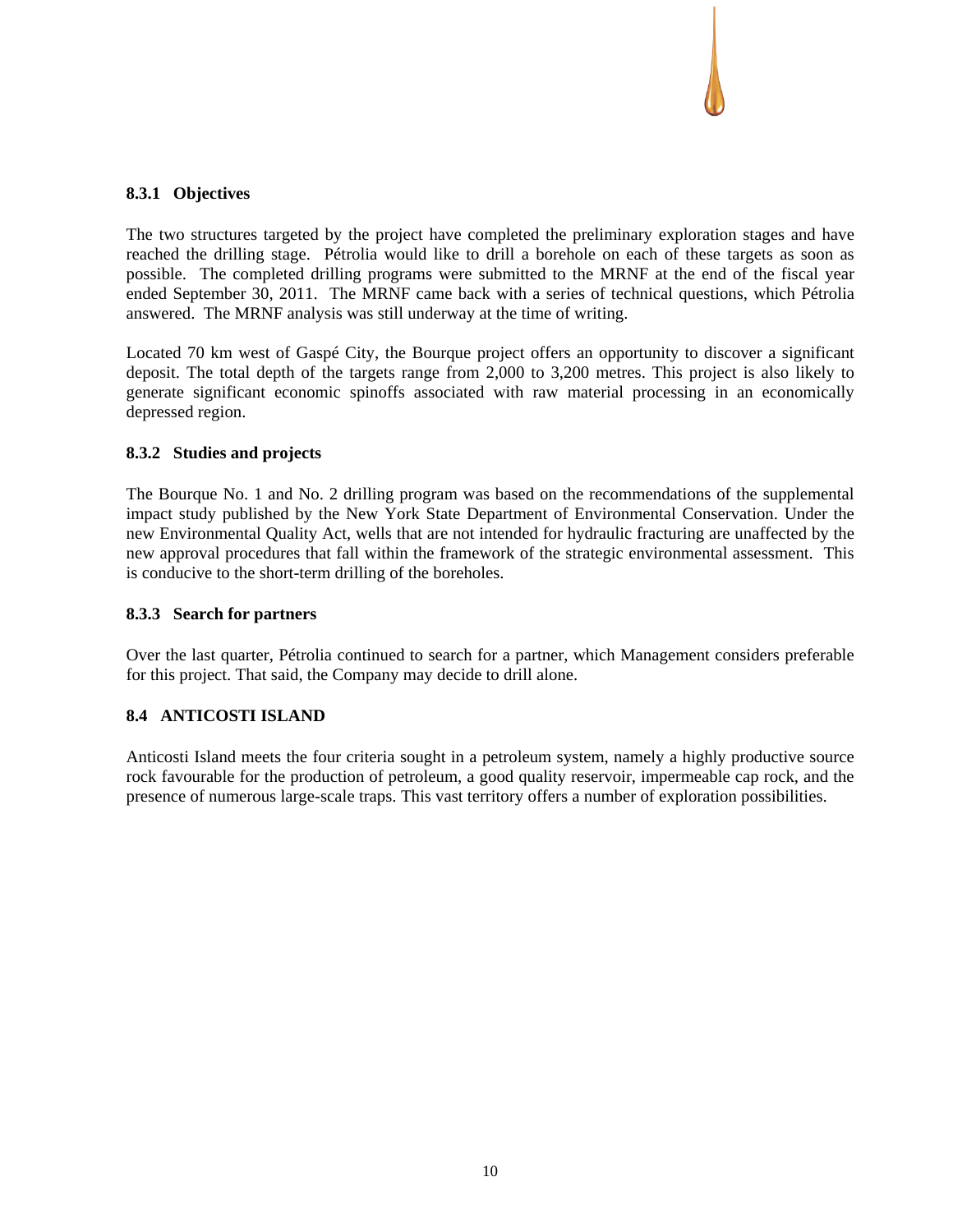### **8.4.1 Shale oil**

The core sample extracted from the shale in summer 2010 at the Macasty Formation (Pétrolia Corridor Chaloupe No. 1 well) has created a new exploration possibility on Anticosti Island. This formation is the lateral equivalent of the Utica shale wells in Ohio, which have garnered significant industry attention.

The analyses performed by a laboratory in Weatherford, Houston, and by Schlumberger Canada confirm that the Macasty shales contain considerable quantities of oil and that the formation has the characteristics required to develop this potential oil play, which is sparking attention all over the world.

On June 29, Pétrolia unveiled the estimate of the Macasty shale in-place oil reserves conducted by Sproule Associates Limited of Calgary. Sproule's best estimate for the total volume of initially-in-place oil in the Macasty shale (covered by licences in which Pétrolia has an interest) is 30.9 billion barrels. There is a 10% probability that this volume is equal to or greater than 48.2 billion barrels (high estimate), and a 90% probability that it amounts to at least 19.8 billion barrels. The Company's interests cover more than  $6,000 \text{ km}^2$ .

| Estimates of the total volume of petroleum initially in place <sup>1</sup><br>Macasty shales, Anticosti Island, Québec<br>As of June 1, 2011 |                                      |                                                                  |                                                                          |                                                                              |  |
|----------------------------------------------------------------------------------------------------------------------------------------------|--------------------------------------|------------------------------------------------------------------|--------------------------------------------------------------------------|------------------------------------------------------------------------------|--|
| <b>Classification</b>                                                                                                                        | Company's<br>interests               | Low estimate<br>$(P-90)^3$<br><b>Billions of BOE<sup>6</sup></b> | <b>Best estimate</b><br>$(P-50)^4$<br><b>Billions of BOE<sup>6</sup></b> | <b>High estimate</b><br>$(P-10)^5$<br><b>Billions of</b><br>BOE <sup>6</sup> |  |
| <b>Petroleum initially in</b>                                                                                                                | Pétrolia's gross<br><i>interests</i> | 19.8                                                             | 30.9                                                                     | 48.2                                                                         |  |
| place <sup>2</sup><br><b>Undiscovered</b>                                                                                                    | Pétrolia's net<br><i>interests</i>   | 9.1                                                              | 14.1                                                                     | 22.0                                                                         |  |
|                                                                                                                                              |                                      |                                                                  |                                                                          |                                                                              |  |

The table below summarizes Spoule's estimate:

1. The total volume of oil initially in place is the amount of original oil estimated to exist naturally in a shale formation. This includes the estimated quantities that, on a given date, are contained in known accumulations prior to production, plus estimated quantities in accumulations yet to be discovered.

2. Undiscovered petroleum initially in place (equivalent to undiscovered resources) are those quantities of petroleum that are estimated, on a given date, to be contained in accumulations yet to be discovered. The recoverable portion of undiscovered petroleum initially in place is defined as a prospective resource, with the rest remaining nonrecoverable. Undiscovered resources are subject to risks: there is no guarantee that even a portion of these resources will be discovered. A recovery project cannot be defined for this volume of undiscovered petroleum initially in place at this time. There is no certainty as to the commercial viability of producing a portion of these resources. 3. The probability that the current in-place volume is greater than or equal to that estimated is 90%.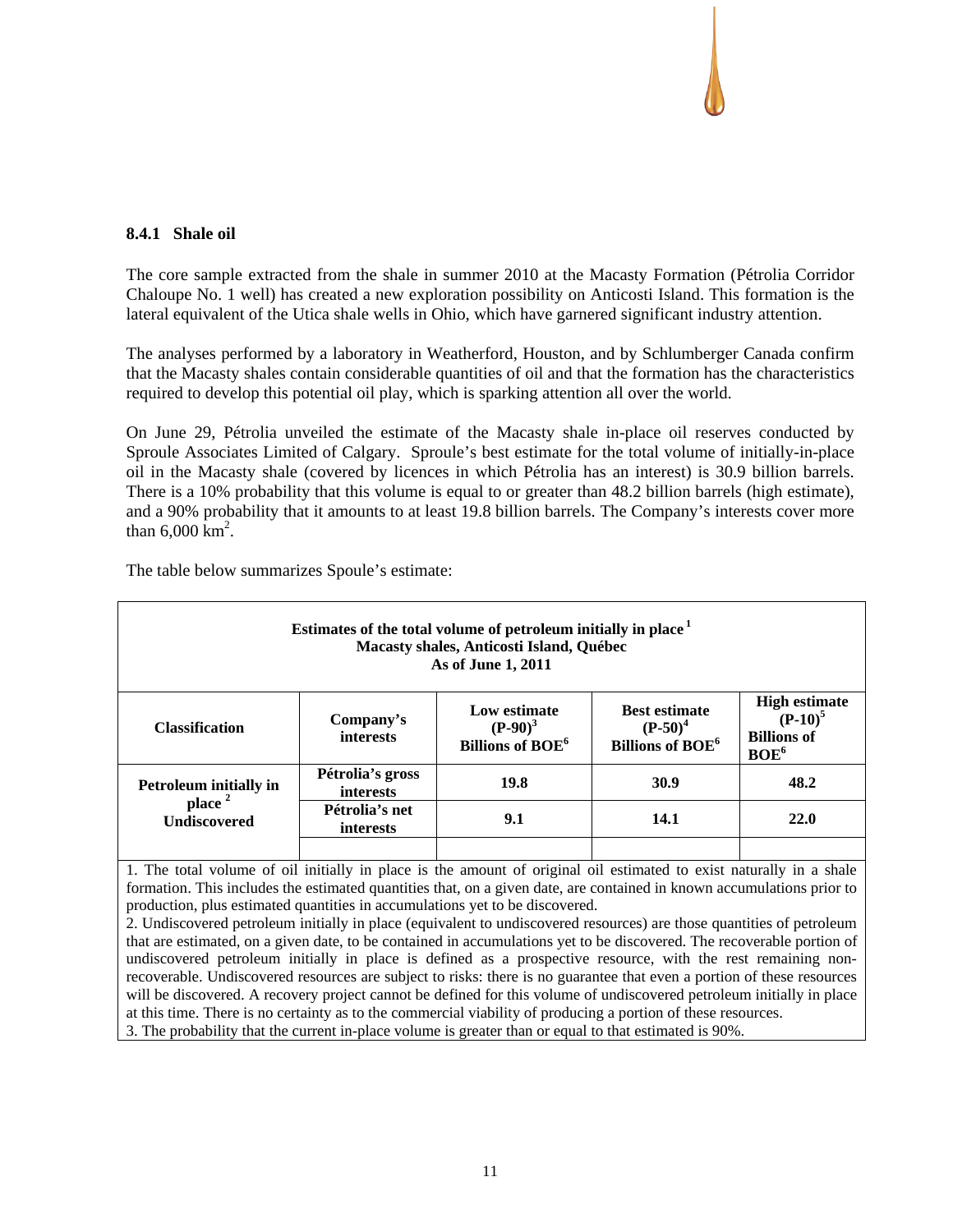4. The probability that the current in-place volume is greater than or equal to that estimated is 50%.

5. The probability that the current in-place volume is greater than or equal to that estimated is 10%.

6. BOE – barrel of oil equivalent. The use of the oil-equivalent unit reflects the uncertainty as to the type of hydrocarbon that will be encountered on the properties as a whole.

Moreover, on December 1, 2011, Pétrolia revealed new test results suggesting that the Macasty shale is very similar to that found in the Utica shale in Ohio, where several oil companies are active. The new tests were carried out by the laboratories of a major independent oil company that is one of the industry leaders of shale oil and gas production and exploration. The results obtained are more encouraging than those released by the partners on February 9, 2011, and confirm the high oil and gas production potential of the Macasty Formation.

The main finding from the tests shows permeability values varying between 197 and 739 nanodarcys, with an average of 479 nD. The tests also show hydrocarbon saturation values of almost 70%, which is a positive characteristic of this type of rock. The tests also confirm high levels of total organic carbon (TOC), with an average value of 4.34%, and organic matter maturity (Tmax) conducive to oil production. These exceptional permeability values, combined with the hydrocarbon saturation values and TOC levels, constitute a set of positive factors essential to achieving the objective of commercial oil shale production at the Macasty Formation.

| Parameters           | Macasty shales                                                                         |
|----------------------|----------------------------------------------------------------------------------------|
|                      | Mineralogy (average %) quartz 35%, plagioclase 7%, carbonate 10%, clays 28%, other 20% |
| Total depth          | $40 \text{ m}$ (130 ft.)                                                               |
| Total porosity       | $ 2.4 \text{ to } 5.1\%$ (average: 3.6%)                                               |
| Oil saturation       | 25.0 to 31.3% (average: 27.8%)                                                         |
| Gas saturation       | 37.5 to 45.9% (average: 40.9 %)                                                        |
| Water saturation     | $ 25.2 \text{ to } 38.1\%$ (average: 31.3%)                                            |
| Permeability         | 197 to 739 nd (average: 479 nd)                                                        |
| Total organic carbon | 2.38 to 5.74 wt% (average: $4.34$ wt%)                                                 |
| Thermal maturity     | 8.9 (%Ro) (calculated from Tmax)                                                       |

## **8.4.2 Conventional targets**

Conventional structural exploration has been carried out on the island since 1960 but to date has yielded no conclusive results.

Semi-conventional fault trough exploration was more recently conducted by Shell, Hydro-Québec and Corridor Resources Inc. This type of exploration, known in industry jargon as "sags," was very successful in the Appalachian Basin (Ontario and New York State). While exploration by Pétrolia and Corridor in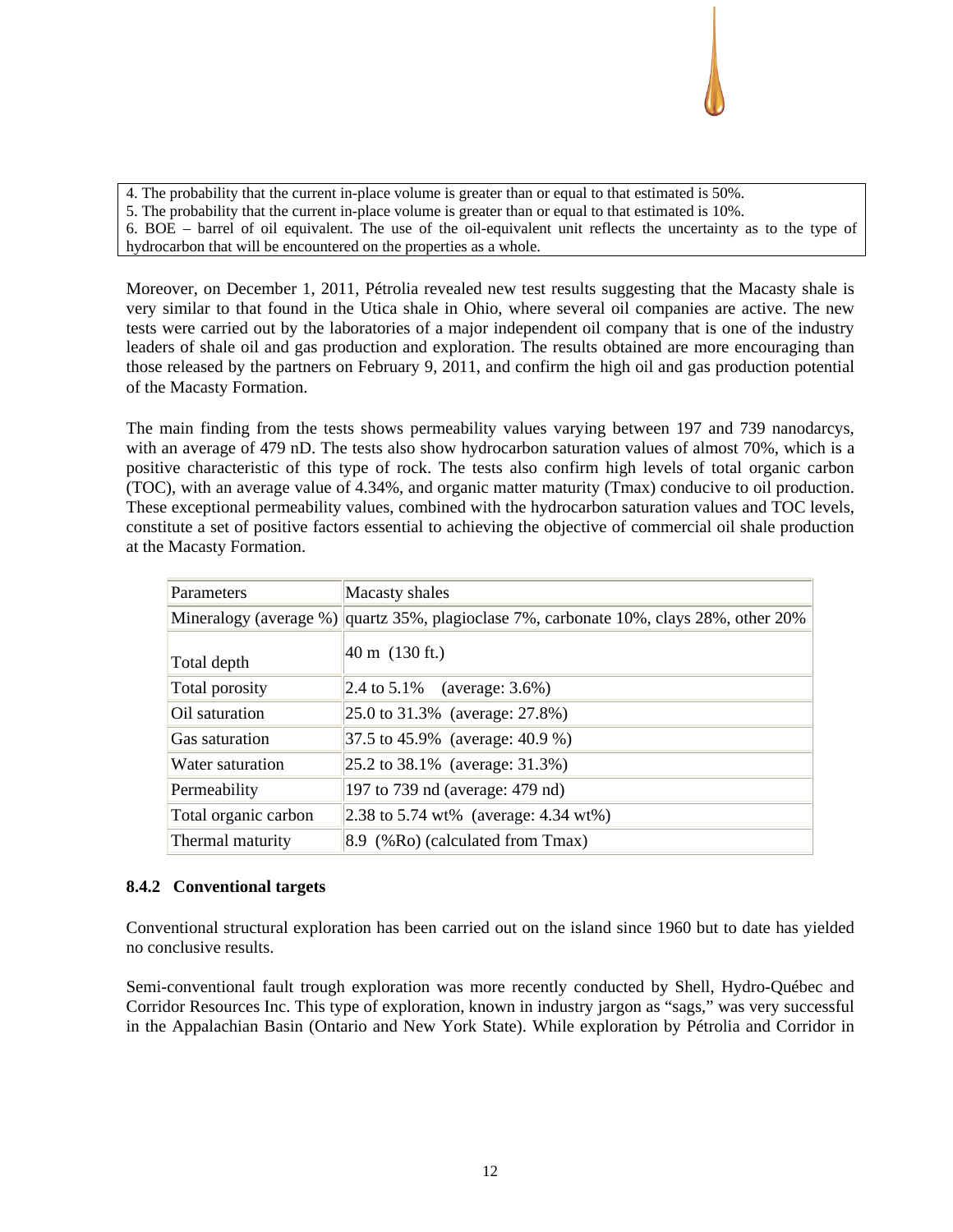2010 failed to meet expectations in terms of discoveries, it did confirm the existence of very high quality reservoirs associated with fault troughs (production of 5,000 barrels of salt water per day in the Pétrolia Corridor Saumon No. 1 well).

However, these opportunities do not appear in the priorities listed by the Company, which prefers to focus its efforts on developing the potential at Macasty.

### **8.4.3 Search for partners**

The exploration program on Anticosti Island, particularly with regard to the Macasty shales, is currently in its early stages. Before the development phase can be envisioned, further work will be required to determine the potential for commercial recovery of shale resources.

Developing Anticosti Island will require significant capital. Finding partners with the requisite financial and technical resources is therefore a priority. Pétrolia is actively assessing the available options in the best interests of its shareholders.

### **8.4.4 Environmental research**

Pétrolia has confirmed its support as a private-sector partner in the Anticosti Chair led by Université Laval. A specific project has been developed to determine the impact of oil operations on the behaviour of white-tailed deer, an important economic and tourism resource for Anticosti Island. The Anticosti Chair has received confirmation from the Natural Sciences and Engineering Research Council of Canada (NSERC) that its budget will be renewed. Pétrolia is proud to be associated with the Anticosti Chair's work. This research will provide the knowledge needed to improve practices and promote eco-friendly development. Our participation (\$200,000 over five years) attests to the Company's commitment to the communities in which it operates.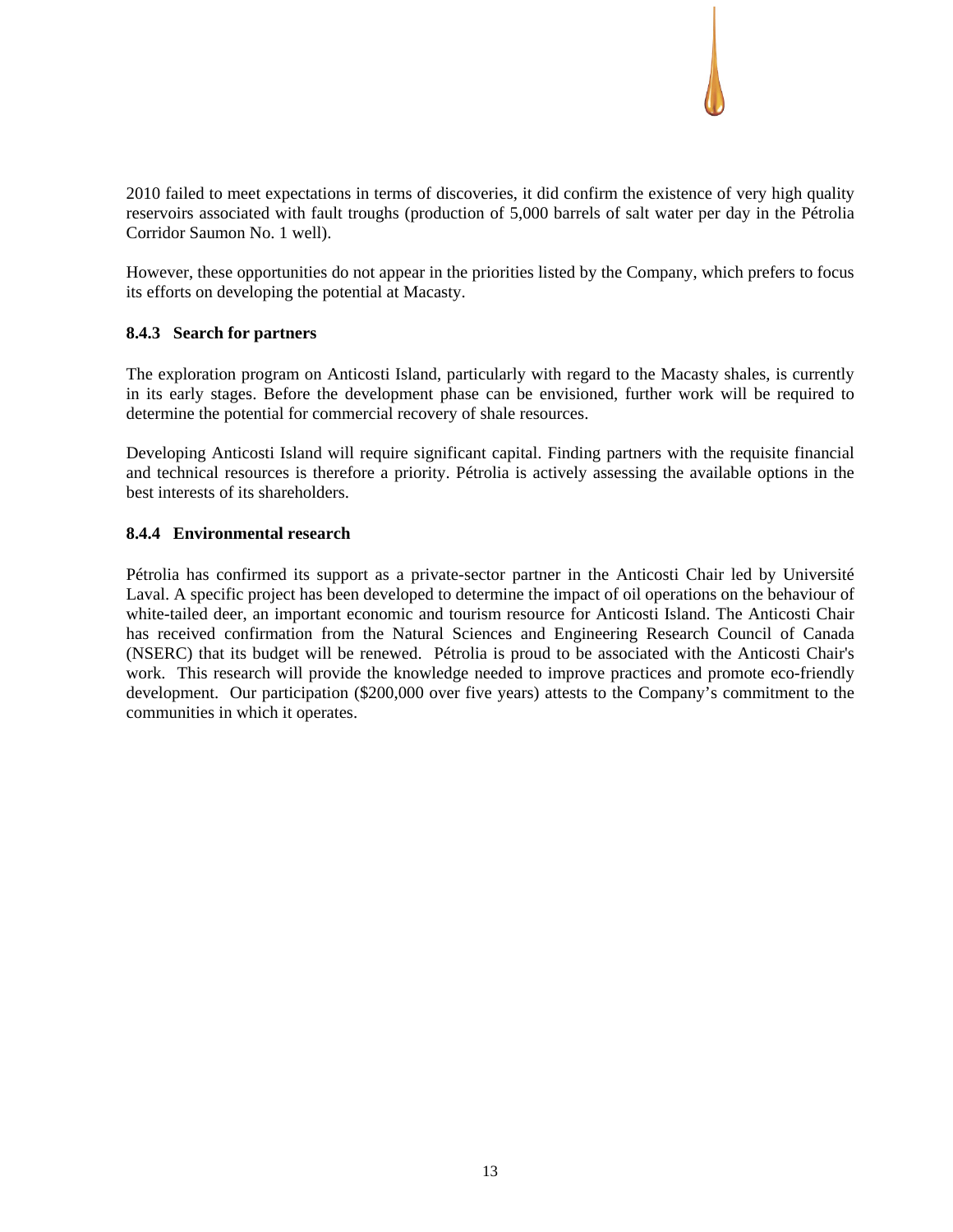## **8.5 OTHER PROPERTIES**

As in recent quarters, Pétrolia focused on the Haldimand, Bourque, and Anticosti projects. As such, while sufficient to meet its obligations, the Company's activities on its other properties were limited.

A seismic program was developed during the quarter to identify a drilling target on a potential trap discovered during a 2008 survey; an application has been submitted for a geophysic licence. A more extensive study of the survey parameters is underway to maximize the cost-benefit ratio of the project, to be done in 2012. Given that thermal maturity studies indicate that gas is more likely to be discovered in this target, the Company has made it a priority to develop the Haldimand property. The potential emergence of gas projects in the region could cause the Company to rethink its priorities and rekindle interest in a drilling project in the Gaspésia property.

One of the four licences for the Dalhousie property in New Brunswick has expired and the Company did not renew it due to the lack of progress in the natural gas market in New Brunswick and its focus on its other projects in Québec. The status of the other license in this province has therefore not changed. Pétrolia will continue monitoring the situation in New Brunswick.

## **9. MODIFICATION OF THE LEGISLATIVE AND REGULATORY FRAMEWORK**

During the quarter, no legislative or regulatory amendments were adopted. In the past year, however, the Government of Québec has made several changes to the legislative and regulatory framework for oil and gas production, Pétrolia's short-term activities will face some delay regarding the permit issuance.

The adoption of Bill 18, an *Act to limit oil and gas activities*, introduced three changes aimed at:

- banning oil and gas activity on islands in the river and estuary portion of the St. Lawrence;
- exempting holders of exploration licences from performing the work required under the *Mining Act* and submitting a report to the Ministry until June 13, 2014;
- extending the validity of all exploration licences in Québec for the same period as the moratorium.

In addition, the Ministère du Développement durable, de l'Environnement et des Parcs (MDDEP) amended the *Regulation respecting the application of the Environment Quality Act*. As a result, an environmental authorization certificate is required for all shale drilling and fracking operations. The amendment also requires companies to hold a public consultation before applying for a certificate for this type of work.

Lastly, concerning strategic environmental assessments, the MDDEP has adopted a regulation aimed at providing information on shale drilling and fracking operations.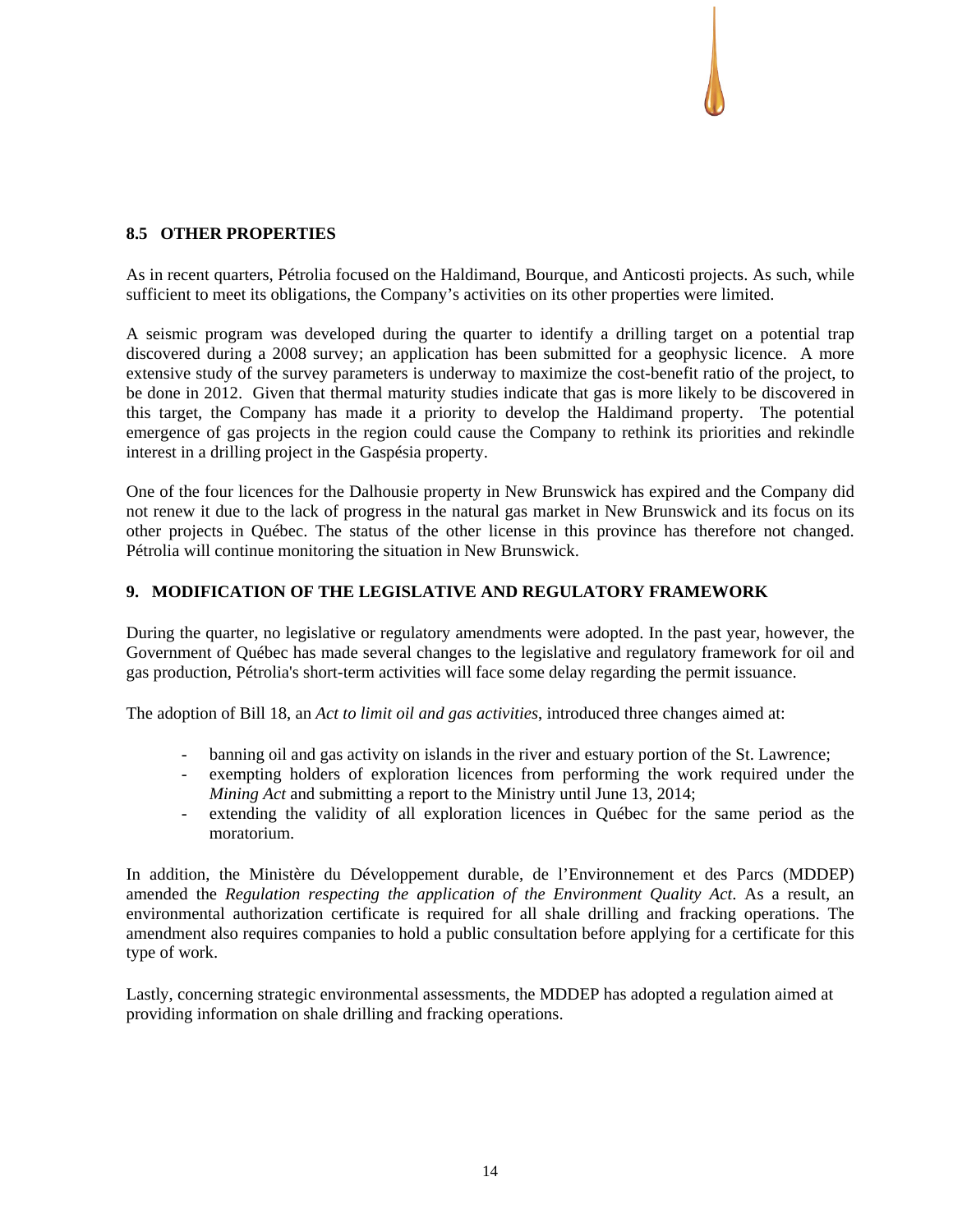## **10. MANAGEMENT ANALYSIS OF FINANCIAL INFORMATION**

#### **10.1 Operating results and cash position**

For the first quarter of 2012, the financials statements will be the first under IFRS. The Company's revenues consisted of interest income on short-term investments of \$59,219, compared with \$6,522 for the first quarter of 2011, and project management income of \$16,276, compared with \$0 for the first quarter of 2011. Revenues from oil reservoir evaluations stood at \$22,000, against \$44,221 for the first quarter of 2011, and are recorded as a reduction in deferred exploration expenses.

The increase in interest income stems from the increase in cash flow, achieved as a result of the Québénergie transaction, which generated an inflow of \$6,690,000, as well as the exercise of warrants and options totalling \$4,804,148 during fiscal 2011.

As at December 31, 2011, the Company had cash and cash equivalents of \$7,533,250 and working capital of \$8,157,498.

During the quarter, the Company issued 264,721 shares in consideration for \$344,136. These shares were issued during the subscription warrants exercise.

The Company reimbursed its \$2,243,310 bank loan after collecting tax credits receivable for 2010.

During the quarter, the Company bought back 50% of Junex's participation in the Haldimand property for \$1,551,000, with Québénergie acquiring the remaining 50%.

For the first quarter of 2012, the Company recorded a loss of \$1,150,642, compared to a profit of \$3,485,658 in Q1 2011, which was primarily due to a gain on the disposal of interests in some of its licenses.

Management believes that it has sufficient cash to meet its current obligations. For its financial needs, the Company can rely on its ability to raise capital through public offerings and negotiated private placements.

#### **10.2 Analysis of operating and administrative expenses**

Operating and administrative expenses rose \$405,360, mainly due to an increase in exploration activities.

The main differences in the operating and administrative expenses are:

- Stock-based compensation: 1,266,000 options valued at \$558,992 were granted in December 2011, as compared to 920,000 options in December 2010 for a value of \$74,543.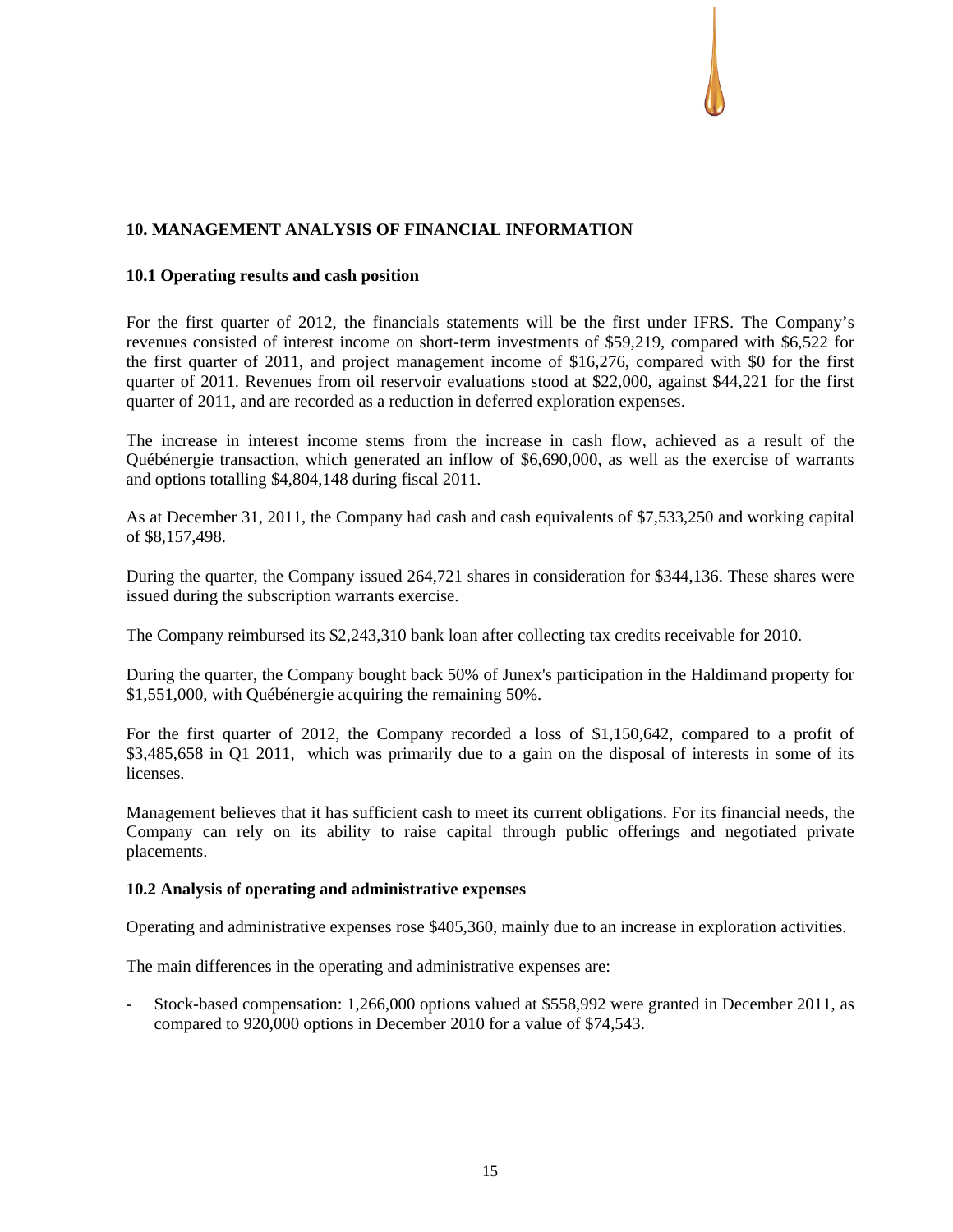- Salaries and benefits: Operations-related payroll increased slightly. Administrative and technical staff were hired.
- Rent: Lease expenses rose in 2011, mainly due to the expansion of the Québec City offices.

|                                         | <b>Under</b><br><b>IFRS</b> |                        |            |                    | <b>Under</b><br><b>Canadian GAAP</b> |                 |            |             |
|-----------------------------------------|-----------------------------|------------------------|------------|--------------------|--------------------------------------|-----------------|------------|-------------|
|                                         |                             | 2011                   |            |                    |                                      | 2010            |            |             |
|                                         | <b>December</b><br>\$       | <b>September</b><br>\$ | June<br>\$ | <b>March</b><br>\$ | <b>December</b><br>\$                | September<br>\$ | June<br>\$ | March<br>\$ |
| Revenue                                 | 19,270                      | 75,160                 | 51,373     | 45,386             | 6,522                                | (46, 658)       | 47,342     | 6,646       |
| Net earnings<br>(net loss)              | (1,150,642)                 | (443, 251)             | (488, 636) | (384, 846)         | 3,477,401                            | (330,057)       | (244, 544) | (402, 692)  |
| Net earnings<br>(net loss)<br>per share |                             |                        |            |                    |                                      |                 |            |             |
| <b>Basic</b>                            | (0.022)                     | (0.010)                | (0.010)    | (0.008)            | 0.0695                               | (0.0068)        | (0.0053)   | (0.0092)    |
| Diluted                                 | (0.022)                     | (0.010)                | (0.010)    | (0.008)            | 0.0571                               | (0.0068)        | (0.0053)   | (0.0092)    |

# **10.3 Summary of quarterly results**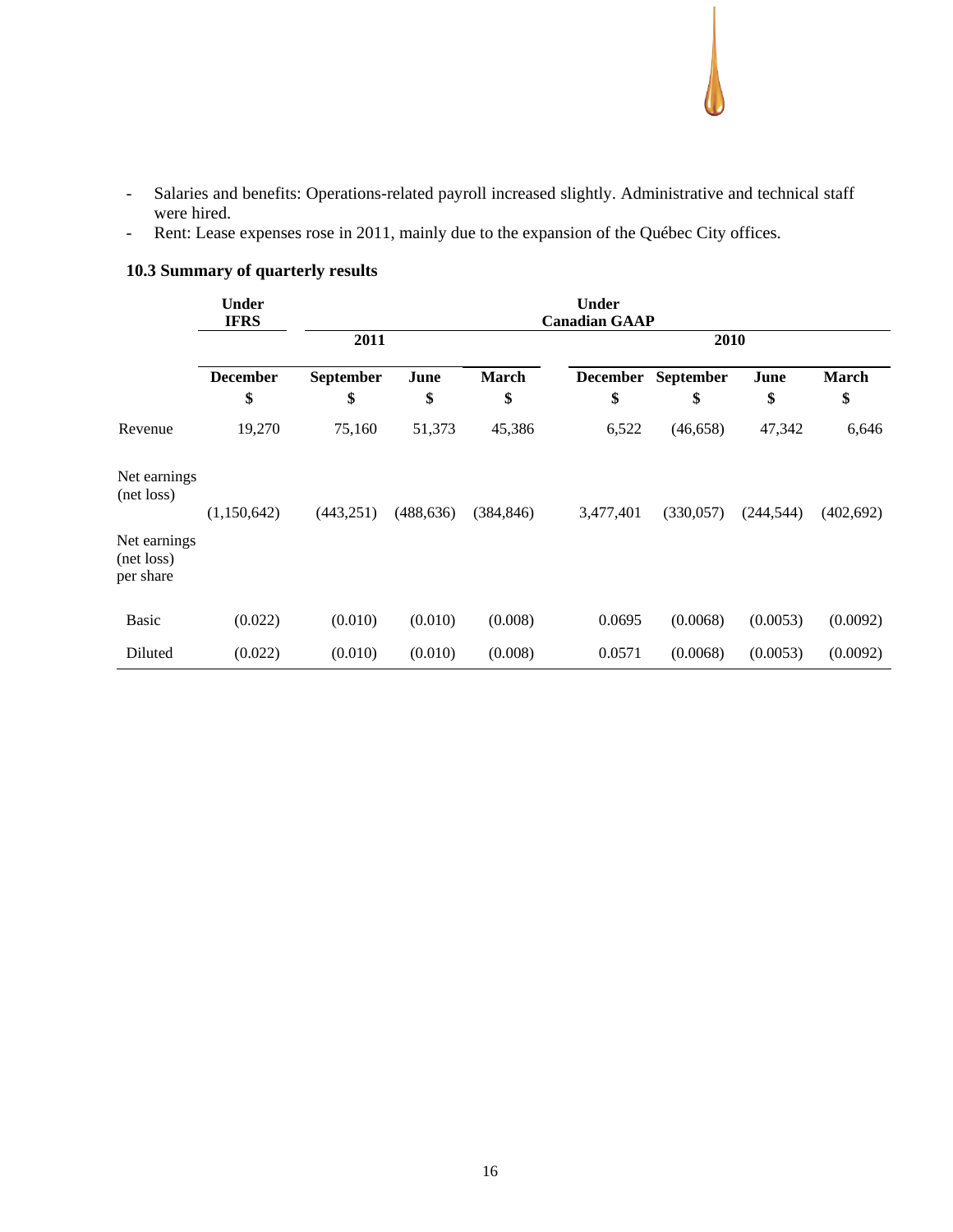Revenue consists mostly of interest earned for each of the quarters. Fourth quarter revenue was negative mainly due to the reclassification of petroleum reserve assessment income of the first three quarters of 2010, which was charged against the deferred exploration expenses. General and administrative expenses were fairly stable from quarter to quarter. The main changes in quarterly losses or profits are explained as follows:

| $2010 - March$    | Recording of stock-based compensation of \$183,600.                                                                                                   |
|-------------------|-------------------------------------------------------------------------------------------------------------------------------------------------------|
| $2010$ - December | Recording of stock-based compensation of \$82,800 and a gain on disposal of<br>interests in certain licenses of \$5,158,607.                          |
| 2011 - February   | Recording of stock-based compensation of \$71,400.                                                                                                    |
| $2011 - May$      | Recording of stock-based compensation of \$160,750.                                                                                                   |
| 2011 - September  | Restatement of all stock-based compensation for the year using the graded<br>vesting method; this restatement had a non-monetary impact of \$185,258; |
| 2011- December    | Recording of stock-based compensation of \$558,992.                                                                                                   |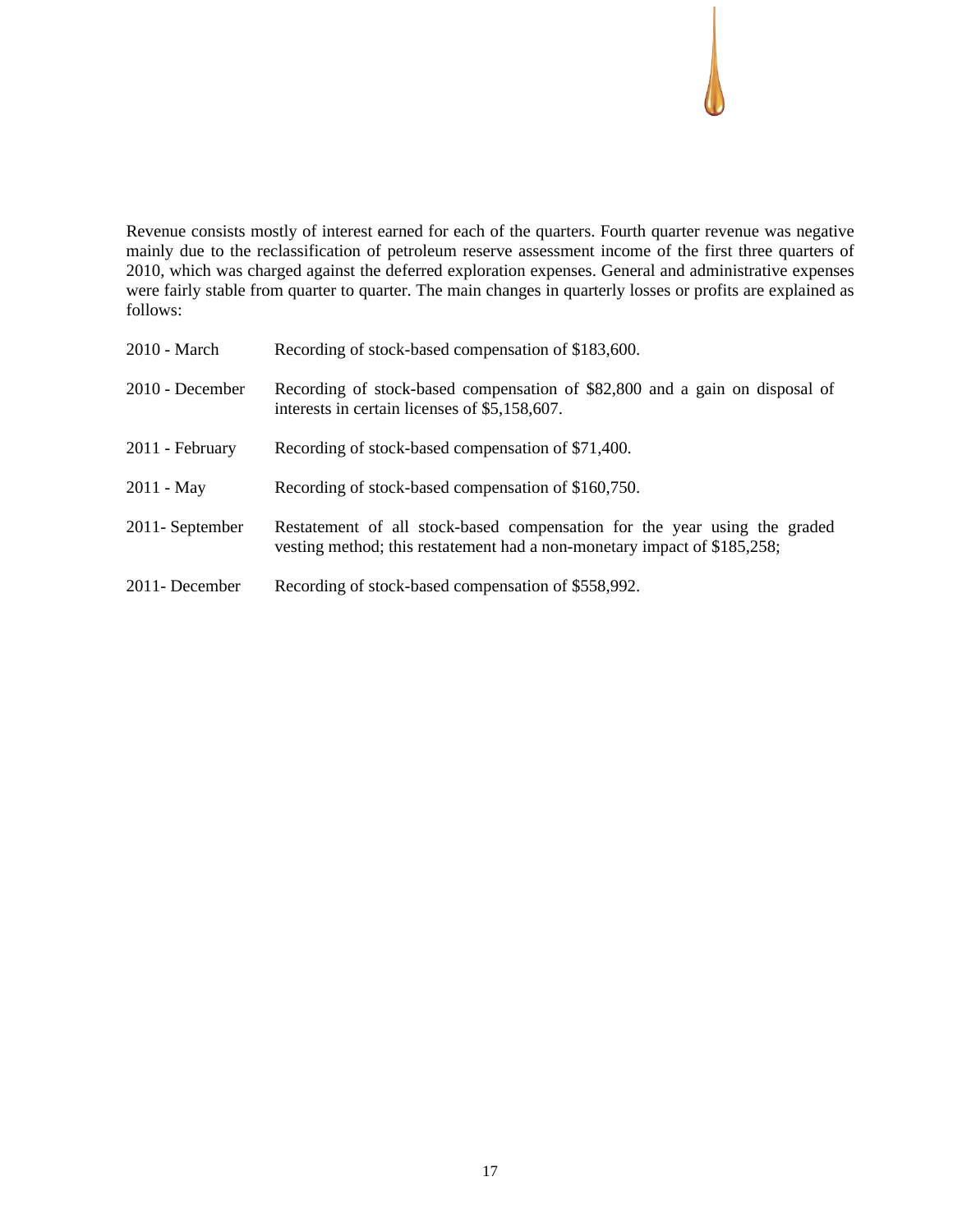### **10.4 Related-party transactions**

The Company's related parties include the other related parties and the main officers as explained below.

Unless otherwise indicated, none of the transactions involves any special characteristics or conditions; no guarantees were given or received. The balances are generally settled in cash.

#### **Transactions with main officers**

Compensation for the main officers includes the following:

|                              |         | Three-month period<br>ended<br>December 31 |  |
|------------------------------|---------|--------------------------------------------|--|
|                              | 2011    | 2010                                       |  |
|                              | \$      | \$                                         |  |
| Short-term benefits:         |         |                                            |  |
| Salaries and fringe benefits | 113,442 | 89,607                                     |  |
| Directors' fees              | 29,449  | 23,949                                     |  |
| Total short-term benefits    | 142,891 | 113,556                                    |  |
| Stock-based compensation     | 330,244 | 22,176                                     |  |
| Total compensation           | 473,135 | 135,732                                    |  |

During the presentation of financial statements for 2011, no option granted under share-based payment plans was exercised by the main officers.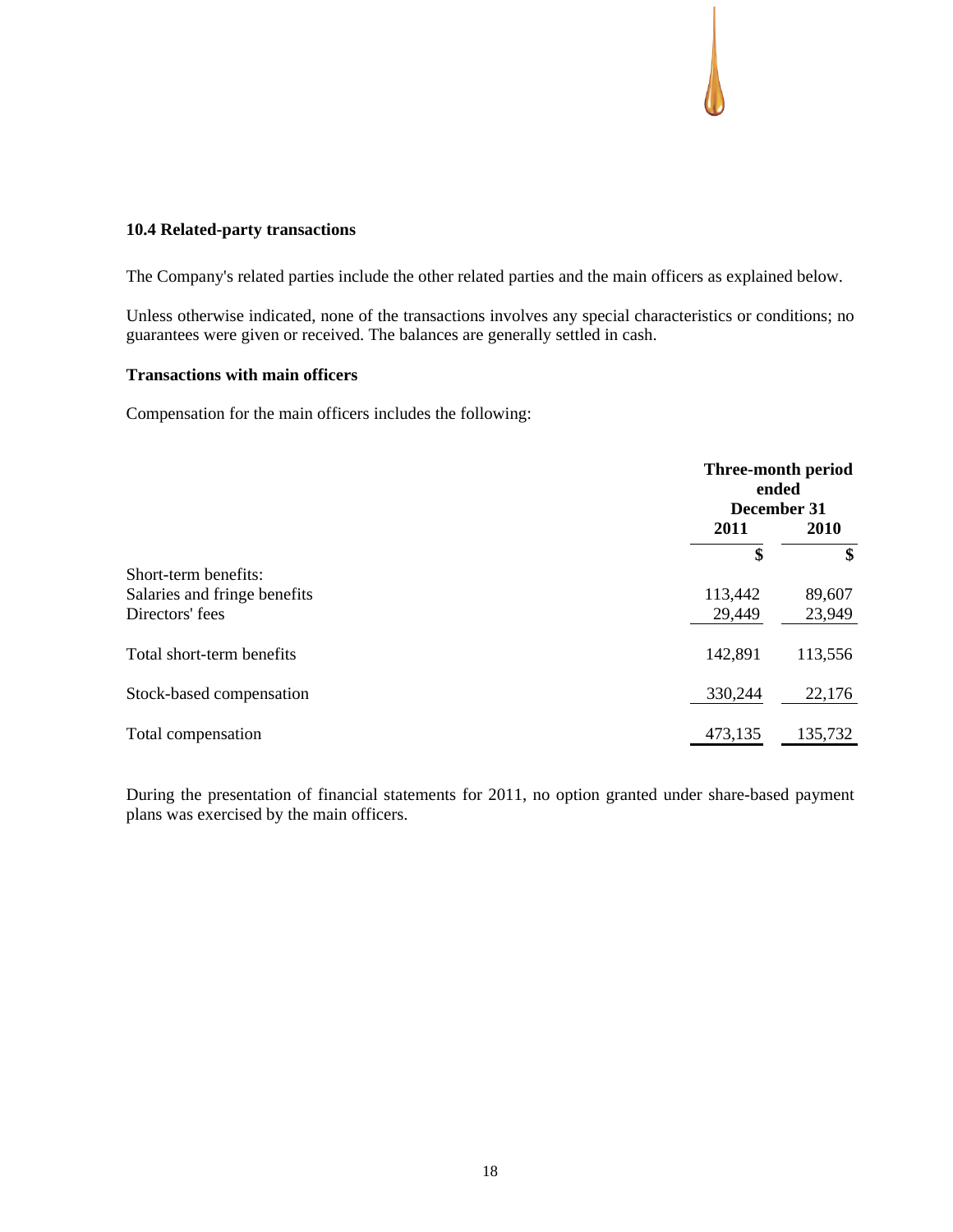### **Related corporations**

Transactions were made with two corporations whose main officer (holding a minority interest) also sits on Pétrolia's board:

|                                   | Three-month period<br>ended<br>December 31 |       |
|-----------------------------------|--------------------------------------------|-------|
|                                   | 2011                                       | 2010  |
|                                   | \$                                         | \$    |
| Balance sheet:                    |                                            |       |
| Exploration and evaluation assets | 2,394                                      |       |
| Results:                          |                                            |       |
| Salaries and fringe benefits      |                                            |       |
| Other expenses                    |                                            | 2.229 |

As at December 31, 2011, an amount of \$26,366 is due from these companies (2010 – \$41,895).

The Company entered into transactions with a director who acts as a consultant for the Company:

|                                                     |       | Three-month period<br>ended<br>December 31 |
|-----------------------------------------------------|-------|--------------------------------------------|
|                                                     | 2011  | 2010                                       |
|                                                     | \$    | \$                                         |
| Balance sheet:<br>Exploration and evaluation assets | 2,062 | 2,484                                      |

The balance due to this director is \$2,349 as at December 31, 2011 (2010 – \$1,164).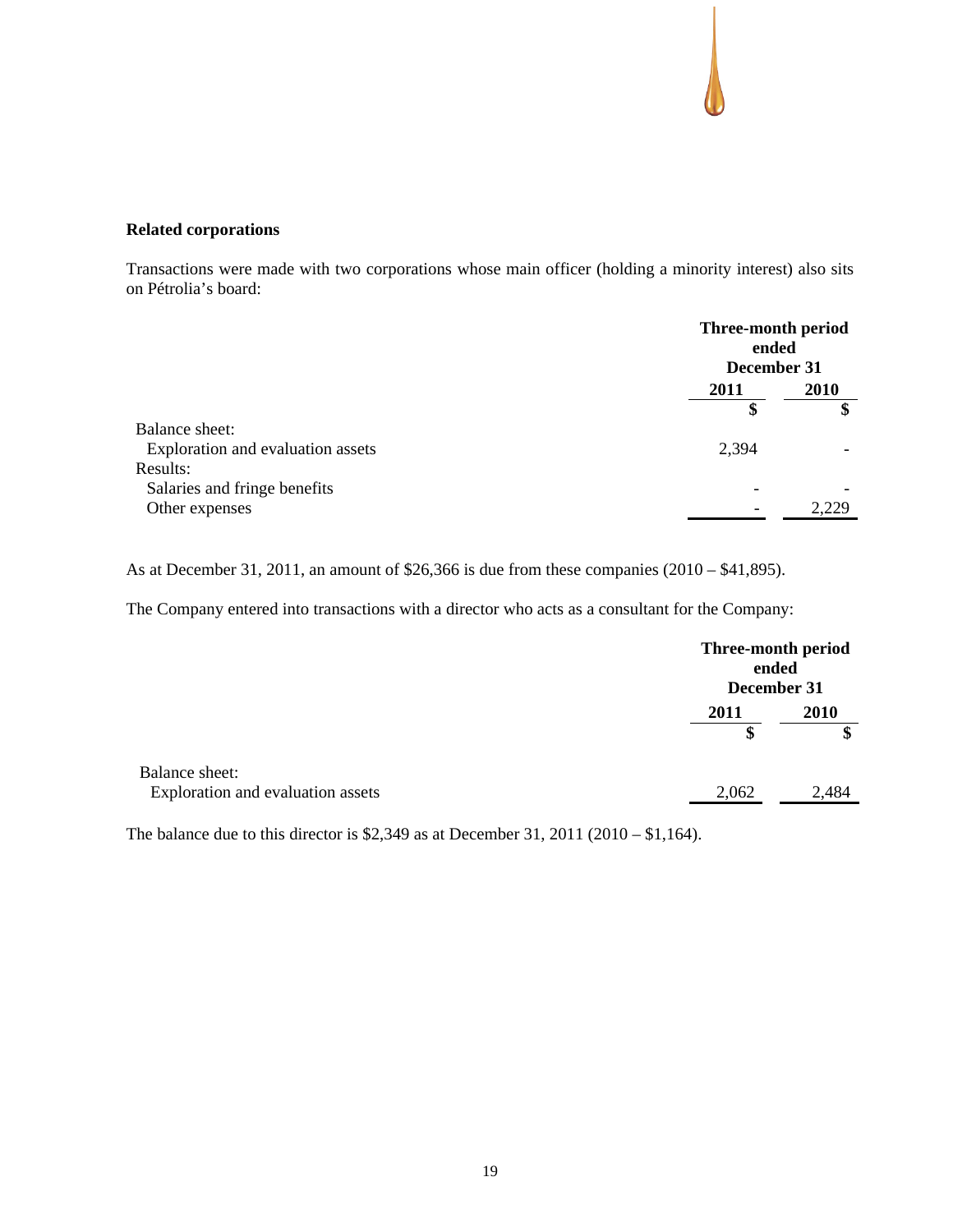The Company entered into the following transactions with a company whose director also sits on Pétrolia's board:

|                              |       | Three-month period<br>ended<br>December 31 |
|------------------------------|-------|--------------------------------------------|
|                              | 2011  | 2010                                       |
|                              | \$    | \$                                         |
| Results:                     |       |                                            |
| Salaries and fringe benefits | 1,188 | 12,676                                     |
| Office supplies              | 300   | 300                                        |

The balance due from this company as at December 31, 2011, is \$1,150 (2010 – balance due of \$6,560).

The Company entered into the following transactions with a close relative of a member of Management, who provided services to the Company:

|                                | Three-month period<br>ended<br>December 31 |           |
|--------------------------------|--------------------------------------------|-----------|
|                                | 2011                                       | 2010<br>œ |
| Balance sheet:<br>Fixed assets | 8,607                                      | -         |

The balance due to this supplier as at December 31, 2011 is  $$0$  (2010 –  $$0$ ).

Management considers that these transactions were concluded under the same conditions as transactions with non-related parties. These transactions occurred in the normal course of business and are valued at the exchange value, which is the amount of the established consideration accepted by the related parties.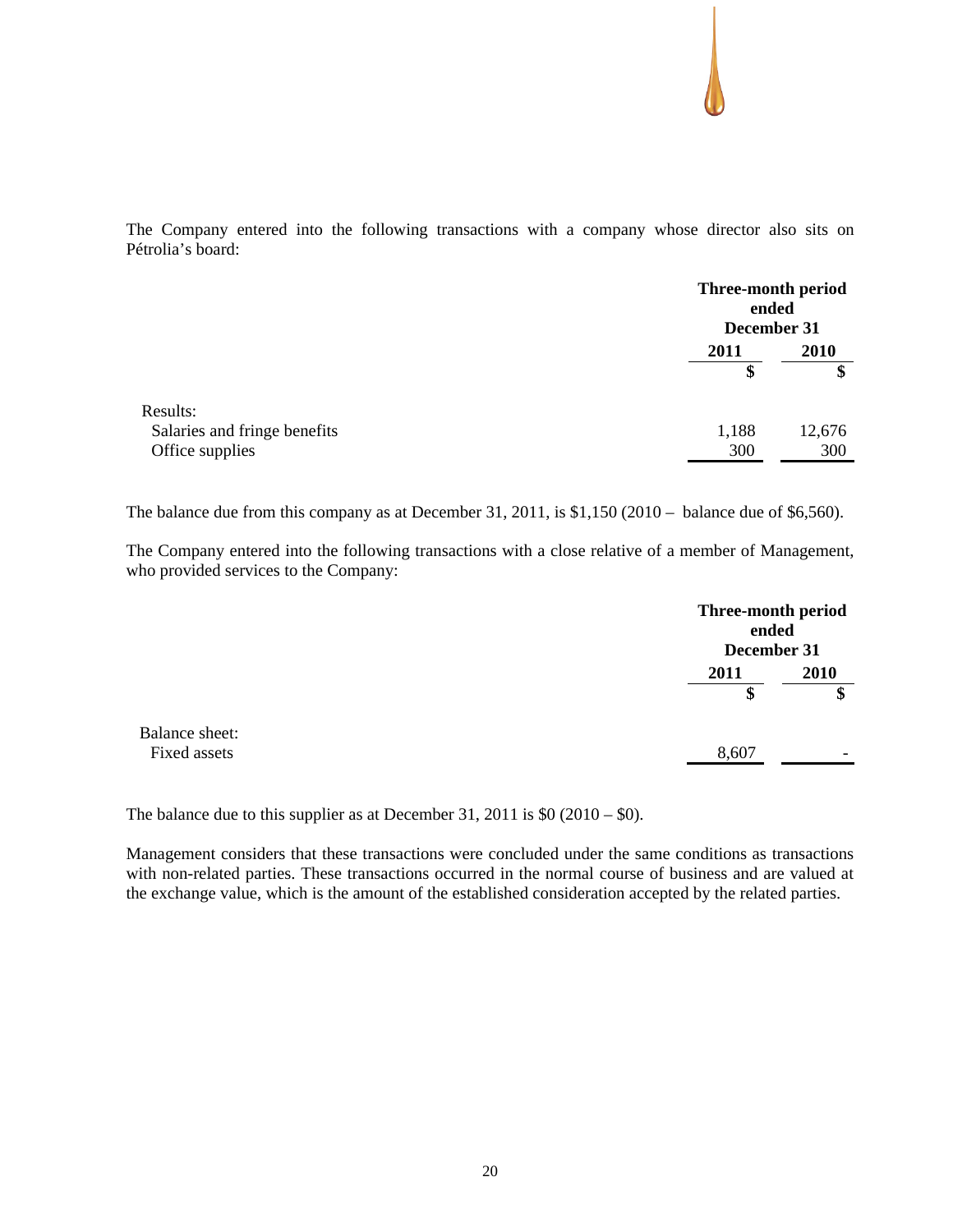### **10.5 Commitments and eventualities**

The Company has signed leases until 2016 for the rental of office space and one house from four different corporations. The balance of the commitments associated with these leases, excluding escalation clauses, is \$1,284,545, of which \$5,000 is payable to a company in which a director holds a minority share.

The following minimum payments will be due over the course the next few fiscal years:

| 2013      | 2014      | 2015      | 2016      |
|-----------|-----------|-----------|-----------|
| \$275,247 | \$275,247 | \$275,247 | \$183,498 |

The Company has undertaken to support the renewal of the NSERC-Anticosti Forest Products Industrial Research Chair by contributing \$200,000 \$ over a 5-year period. A portion of these costs could potentially be assumed by a partner.

The following minimum payments will be due over the course the next few fiscal years:

| 2013     | 2014     | 2015     | 2016     |
|----------|----------|----------|----------|
| \$40,000 | \$40,000 | \$40,000 | \$40,000 |

#### **Financing**

The Company is financed partially by the issue of flow-through shares, and it met all of its commitments regarding exploration work. However, despite taking all necessary measures in this regard, there is no guarantee that the funds spent by the Company in relation to these shares will be declared eligible by the taxation authorities in the event of an audit. The refusal of certain expenditures by the tax authorities could therefore have negative tax implications for the investors.

#### **Environment and letters of guarantee**

The Company's operations are governed by environmental protection laws. The environmental consequences, in terms of outcomes, timeline and impacts, are difficult to identify. Currently, to its officers' best knowledge, the Company is operating in compliance with current laws and regulations. Letters of guarantee for the closure of certain sites were issued to the Ministère des Ressources naturelles for an amount of \$930,000.

These letters of guarantee are backed by GICs in an equivalent amount.

On October 5, 2011, a motion for compensatory and punitive damages was filed against the Company in a lawsuit brought by Pétrolia against Ugo Lapointe and the Le Soleil newspaper. The amount of the lawsuit is estimated at \$400,000. The Company intends to contest the demands made in the motion.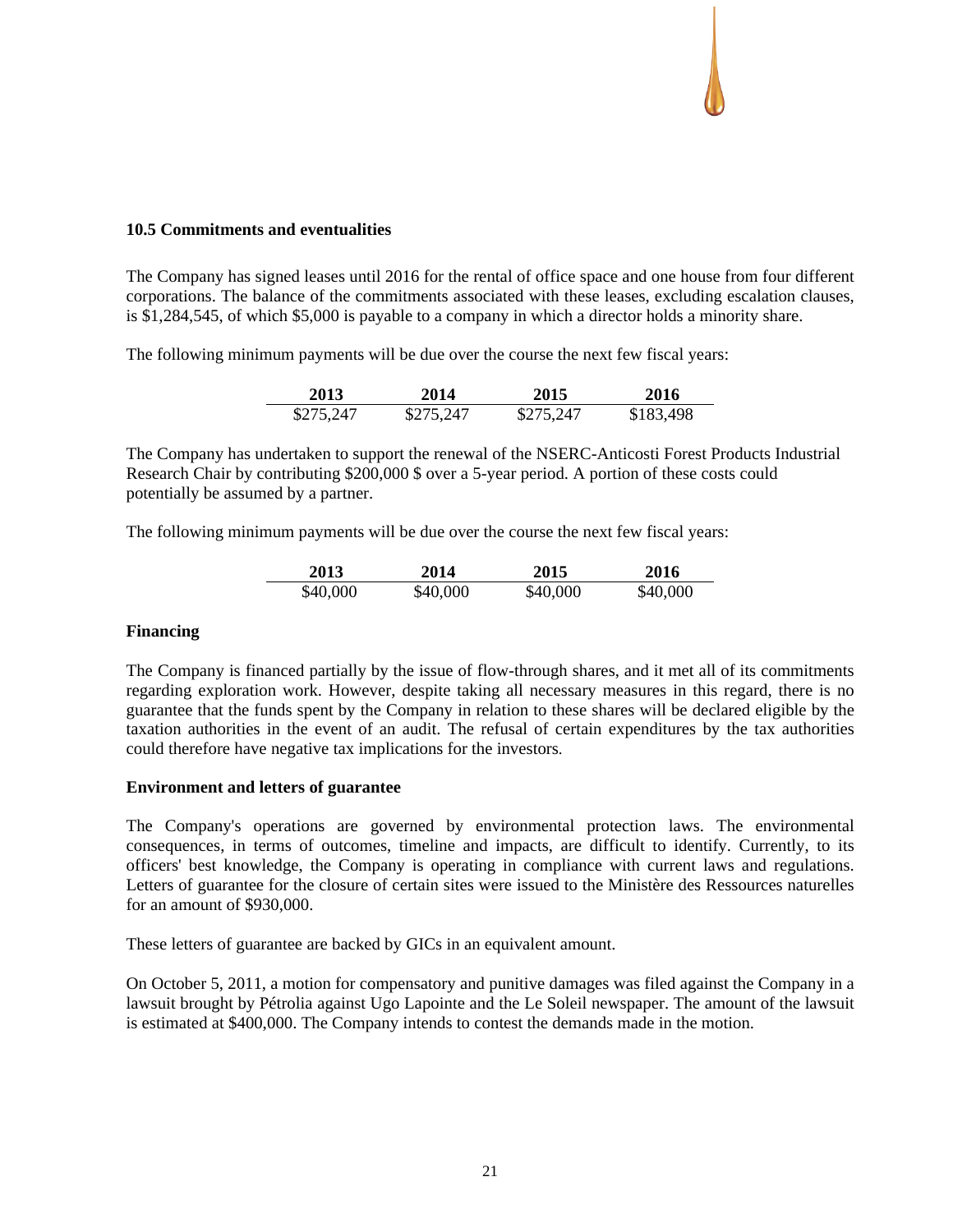### **10.6 Change in accounting standards**

#### **Changeover to IFRS**

The Company adopted International Financial Reporting Standards (IFRS) for its fiscal year 2012, as required by the Accounting Standards Board of the Canadian Institute of Chartered Accountants. The first complete set of annual financial statements in accordance with IFRS will be those for the year ended September 30, 2012, including comparative information for the year ended September 30, 2011.

The Company provided information on its transition to IFRS in notes 26 and 27 to its interim financial statements for the three-month period ending December 31, 2011. It gave a detailed description of its transition to IFRS, specifically the reconciliation of each item in our financial statements initially prepared according to Canadian GAAP and those prepared according to IFRS.

#### *Below are the important elements stemming from the transition:*

IFRS 1 (*First-time adoption*) provides guidance to entities on the general approach to be taken when first adopting IFRS. The underlying principle of IFRS 1 is retrospective application of IFRS, such that the opening balance sheet in the comparison financial statements is restated as though the Company had always applied IFRS, with the net incidence presented as a readjustment of the balance of retained earnings. However, IFRS 1 stipulates certain mandatory exceptions and authorizes certain optional exemptions to the retroactive application of these standards. Moreover, there are major differences between the previous accounting methods compliant with Canadian GAAP and the new ones compliant with IFRS. The following section provides a brief description of the prescribed exceptions, the exemptions used, and the differences between accounting methods compliant with GAAP and the new methods compliant with IFRS that have an impact on the Company.

### *First-time adoption – applicable exceptions and exemptions*

At the time of the transition, IFRS 1 dictates certain mandatory exceptions and optional exemptions to complete retroactive application. The following exceptions and exemptions were adopted by the Company:

#### *Mandatory exceptions*

### a) Estimates

The estimates established by the Company according to IFRS as at the date of transition to IFRS are consistent with the estimates established on the same date according to the accounting standards in effect before the changeover, after adjustments to reflect all differences between accounting methods, where applicable.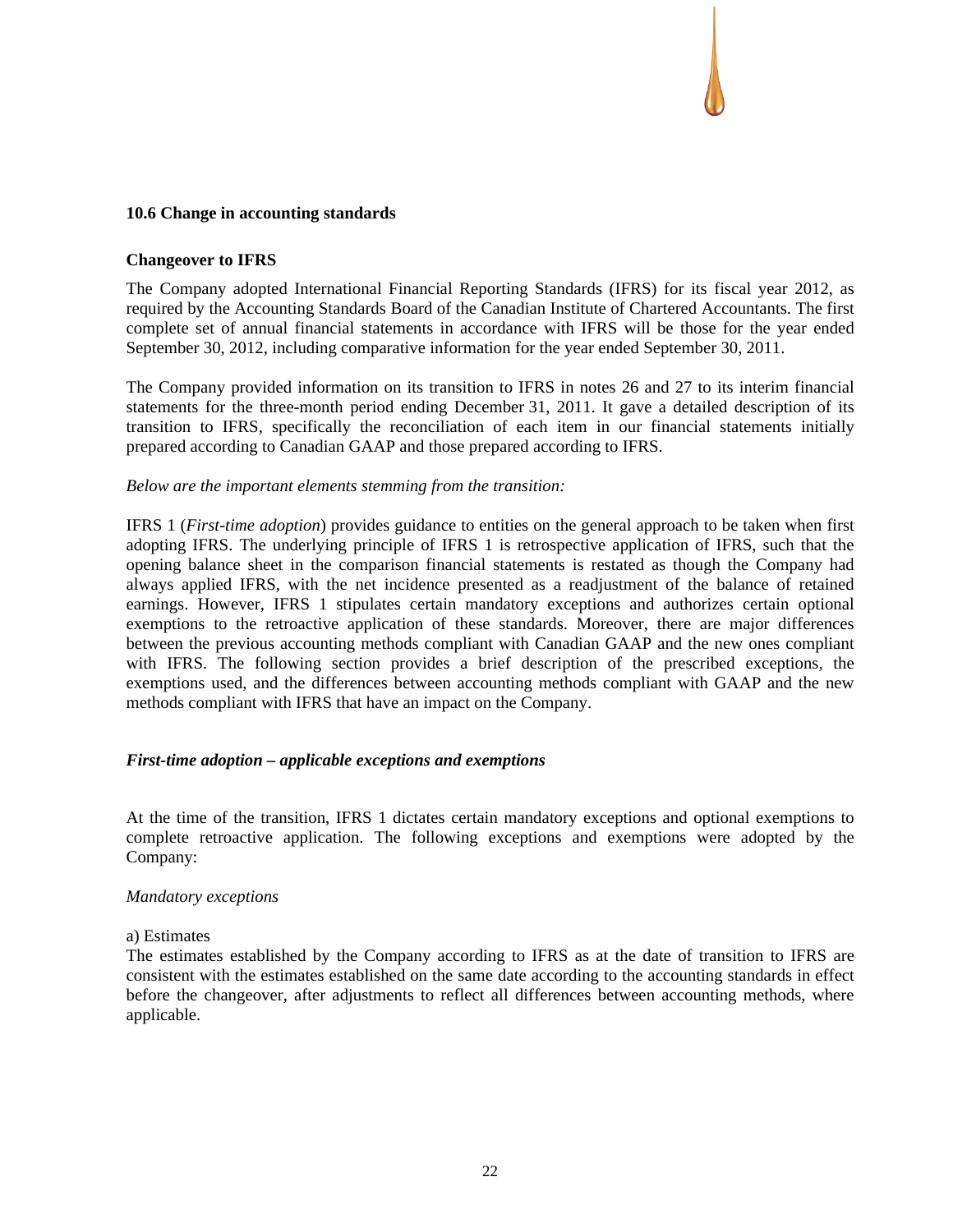#### b) Derecognition of financial assets and liabilities

The financial assets and liabilities that were derecognized before October 1, 2010, according to GAAP, were not recorded according to IFRS.

#### *Optional exemption*

The Company decided not to retroactively apply IFRS 2 (Share-based payments) to stock options granted before November 7, 2002, or to options granted after November 7, 2002, whose rights became acquired before the transition date, i.e. October 1, 2010.

| Reconciliation of shareholders' equity          | As at September<br>30,<br>2011 | As at<br>December 31,<br>2010 | As at<br>October 1,<br>2010 |
|-------------------------------------------------|--------------------------------|-------------------------------|-----------------------------|
|                                                 | \$                             | \$                            | \$                          |
| Shareholders' equity according to Canadian      | 34,103,341                     | 30,165,826                    | 26,605,625                  |
| GAAP                                            |                                |                               |                             |
| Impacts of the transition to IFRS:              |                                |                               |                             |
| Transfer of contributed surplus - expired stock |                                |                               |                             |
| options to contributed surplus:                 |                                |                               |                             |
| • contributed surplus – expired stock           |                                |                               |                             |
| options                                         | (903, 797)                     | (783, 366)                    | (783, 366)                  |
| • contributed surplus                           | 903,797                        | 783,366                       | 783,366                     |
| Issue of flow-through shares                    |                                |                               |                             |
| Issue premium                                   |                                |                               |                             |
| • share capital                                 | (637,500)                      | (637,500)                     | (637,500)                   |
| Deferred taxes transferred from share capital   |                                |                               |                             |
| to retained earnings                            |                                |                               |                             |
| • share capital                                 | 2,793,592                      | 2,793,592                     | 2,793,592                   |
| • retained earnings                             | (2,793,592)                    | (2,793,592)                   | (2,793,592)                 |
| Stock-based compensation – administration       |                                |                               |                             |
| • Contributed surplus                           | (3,261)                        | (3,261)                       |                             |
| • retained earnings                             | 3,261                          | 3,261                         |                             |
| Stock-based compensation - transactions         |                                |                               |                             |
| • retained earnings                             |                                | 4,996                         |                             |
| Adjustments/changes to taxation rate            |                                |                               |                             |
| Deferred taxes transferred from share capital   |                                |                               |                             |
| to retained earnings                            |                                |                               |                             |
| • share capital                                 | (18,023)                       | (28,315)                      | (28,315)                    |
| • retained earnings                             | 18,023                         | 28,315                        | 28,315                      |
| Completion of accreditation work                |                                |                               |                             |
| • retained earnings                             | 637,500                        | 637,500                       | 637,500                     |
| Shareholders' equity according to IFRS:         | 34,103,341                     | 30,170,822                    | 26,605,625                  |

The earnings and overall earnings for the presentation of financial statements for the periods ended December 31 and September 30, 2011, can be reconciled with the amounts presented according to the accounting standards in effect before the changeover, as follows: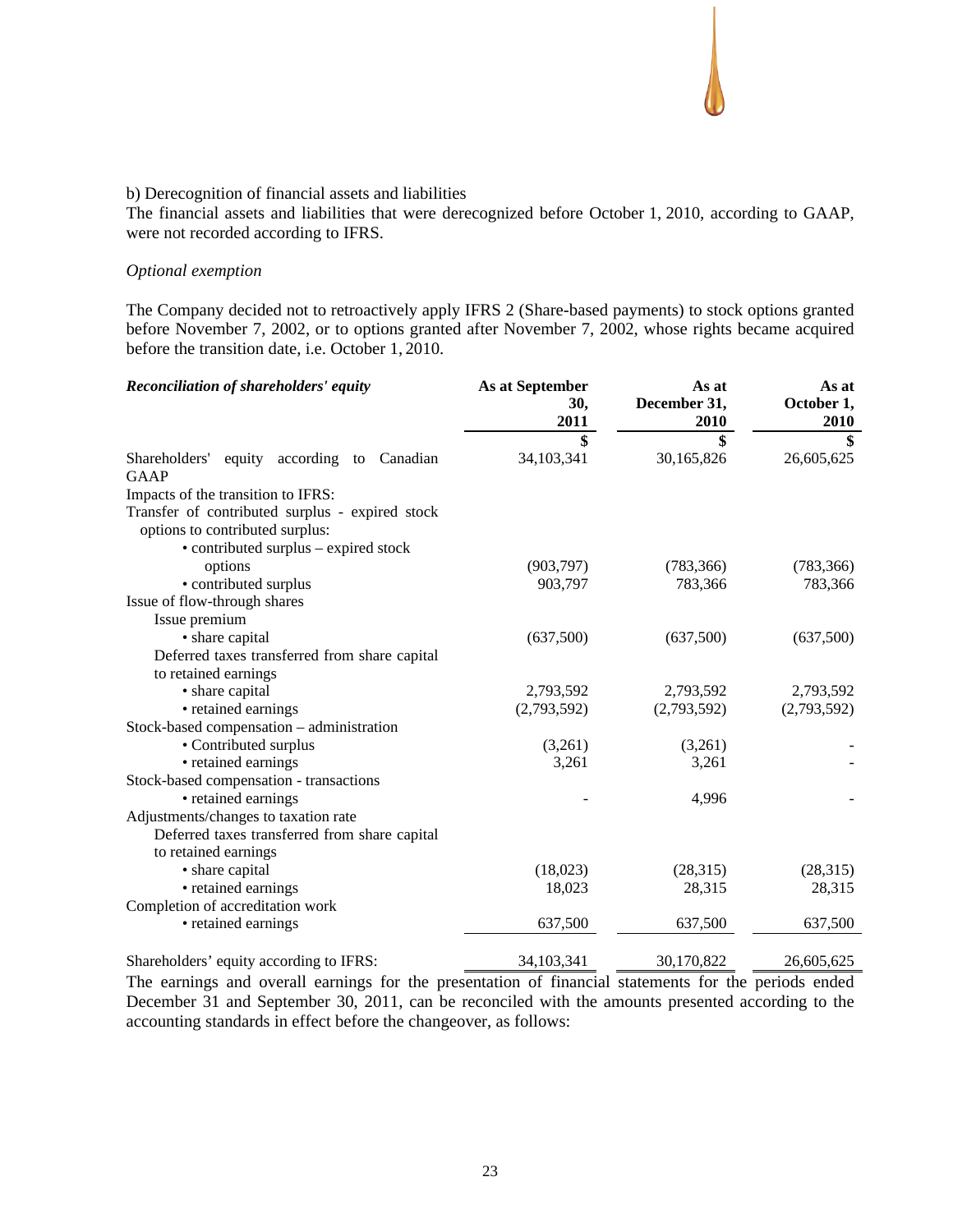|                                                                                                                                                               | For the fiscal<br>year ended    | For the quarter<br>ended    |  |  |
|---------------------------------------------------------------------------------------------------------------------------------------------------------------|---------------------------------|-----------------------------|--|--|
|                                                                                                                                                               | <b>September</b><br>30,<br>2011 | December 31,<br><b>2010</b> |  |  |
|                                                                                                                                                               | \$                              | \$                          |  |  |
| Net earnings and total earnings according to accounting<br>standards in effect before the changeover                                                          | 2,160,668                       | 3,477,401                   |  |  |
| Variation in earnings already established due the following<br>difference between accounting standards in effect before the<br>changeover and IFRS standards: |                                 |                             |  |  |
| Stock-based compensation                                                                                                                                      |                                 | 8,257                       |  |  |
| Total earnings according to IFRS                                                                                                                              | 2,160,668                       | 3,485,658                   |  |  |

#### *Cash flow statements*

According to accounting standards in effect before the changeover, the interest paid and receipts were presented in the notes. Under IFRS, interest is classified under investment and financing activities. There are no other significant adjustments to the consolidated cash flow statement. The cash flow components according to the accounting standards in effect before the changeover are similar to those according to IFRS.

## *Impairment losses recorded at the transition date*

The Company applied IAS 36, "Impairment of assets," to determine if the impairment losses had taken place at the transition date to IFRS. No impairment loss (or reversal) was noted.

The estimates used in this analysis were consistent with those used according to the accounting standards in effect before the changeover on the same date, after the readjustments to reflect any difference between accounting methods, where applicable.

## *Notes regarding reconciliations*

The headings below indicate the significant differences between the previous accounting methods according to Canadian GAAP and the IFRS that the Company now applies:

#### *a) Exploration and evaluation assets*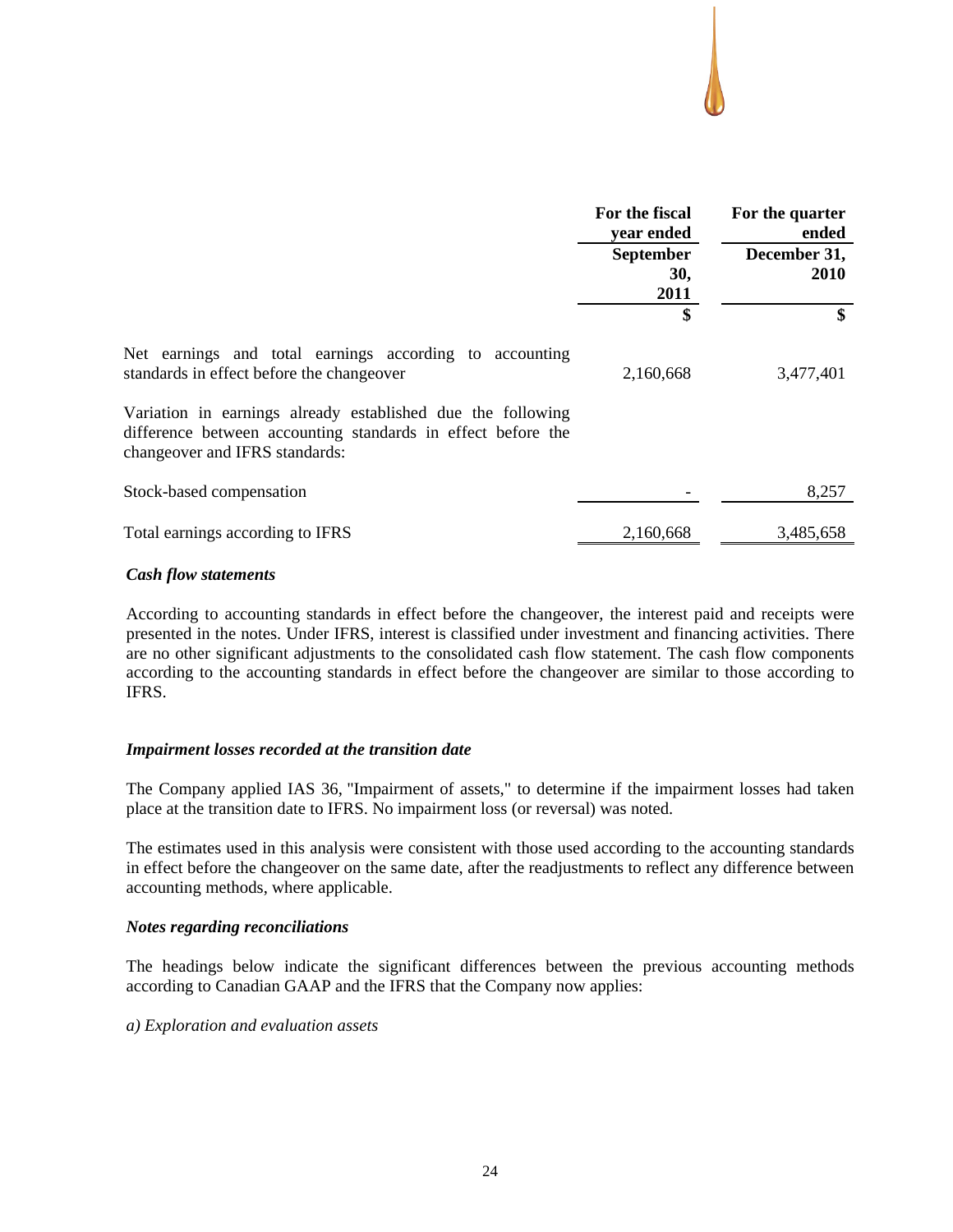## The items "Oil and gas properties" and "Deferred exploration costs" were grouped together under "Exploration and evaluation assets."

## *b) Shares issued under flow-through financing*

According to accounting standards in effect before the changeover, all revenues from the issue of these flow-through shares were credited to the share capital. At the time of the forfeiture of tax deductions related to exploration expenses, taxable temporary differences were created and the deferred income tax was reported. Related expenses were processed as share issue expenses.

According to IFRS, the issue of flow-through shares is reported as a compound financial instrument. The liabilities component represents the obligation to transfer tax deductions to investors. The revenue from issuances under private flow-through financing arrangements is allocated between the flow-through shares issued and the liabilities using the residual method. The revenues are first charged against the shares according to the share price at the time of the issuance, and the residual amount is charged against the liabilities, which is reversed in the results as a deferred tax collection when eligible expenses are incurred.

There is no exemption for first-adopters under IFRS 1 regarding flow-through shares, and IFRS treatment is therefore applicable retroactively.

#### *Effects of this measure:*

Eligible expenses having been incurred, the liability of \$637,500 was transferred from the share capital to retained earnings on October 1, 2010. Moreover, the deferred tax liability of \$2,793,592 was also transferred from the share capital to the retained earnings

#### *c) Share-based payment transactions*

According to accounting standards in effect before the changeover, the fair value of a share-based payment, for which the acquisition of rights is spread over time, is recorded according to the linear method over the duration of services required to ensure the acquisition. Moreover, the forfeiture of sharebased payment transactions is recorded as it occurs.

According to IFRS 2, each section of a share-based payment transaction, whose acquisition is spread over time, is treated as a separate allocation with its own rights acquisition date and fair value. Each allocation is recorded according to the preceding one. Moreover, the Company must estimate the number of sharebased payment transactions it expects to be forfeited, an estimate that is revised if later information reveals that the real number of share-based payment transactions is likely to differ from the estimated number.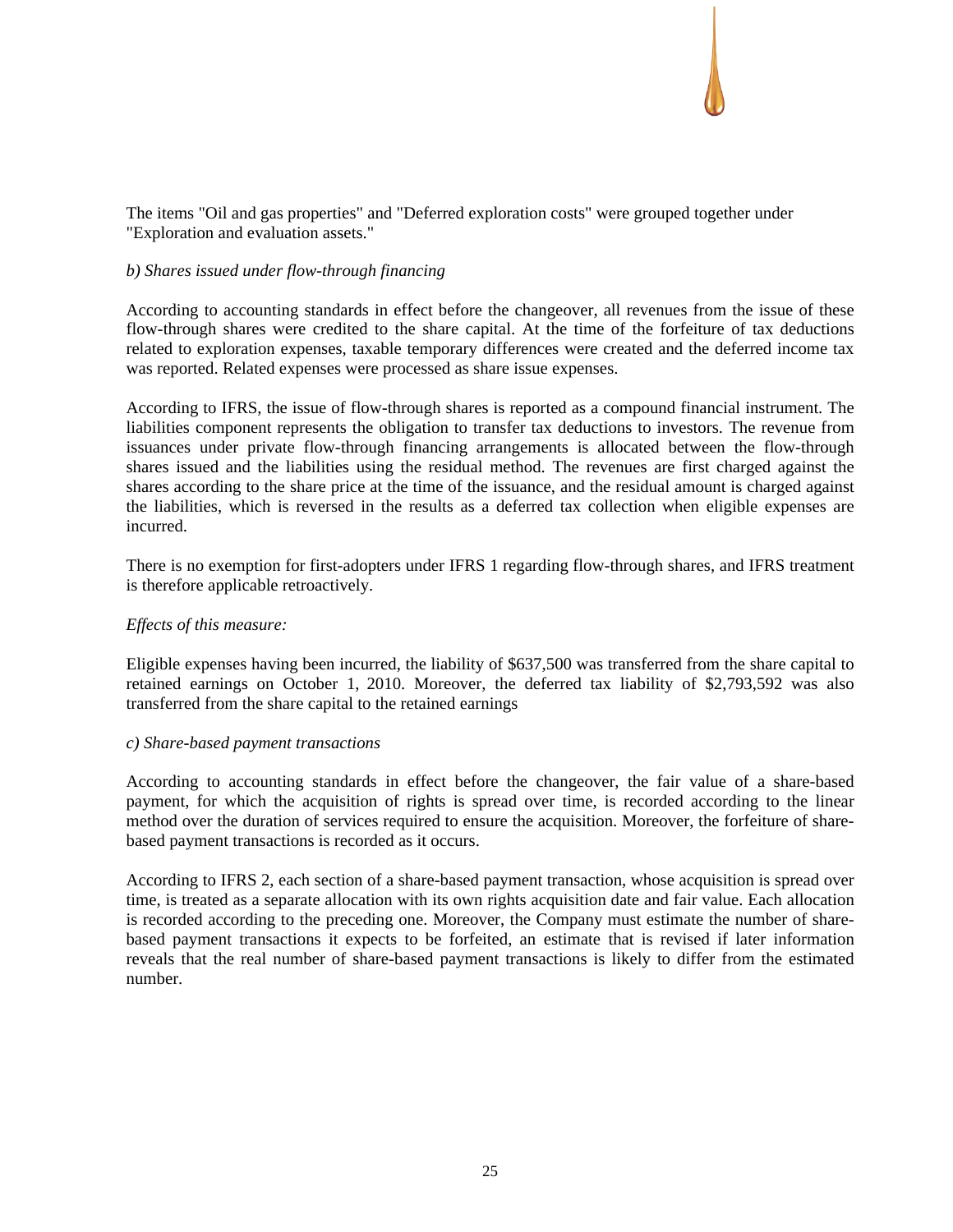The Company decided not to retroactively apply IFRS 2 (Share-based payments) to stock options granted before November 7, 2002, or to options granted after November 7, 2002, whose rights became acquired before the transition date.

## *Effects of this measure:*

As at October 1<sup>'</sup> 2010, no effect was observed.

As at December 31, 2010, a reduction in stock-based compensation of \$8,257 was posted for the period and for the fiscal year ended September 30, 2011.

### *d) Presentation differences*

Certain presentation differences between the accounting standards in effect before the changeover and the IFRS have no impact on the results presented or on the total shareholders' equity, specifically with respect to contributed surplus - expired stock options.

Accordingly, the following charts show that certain items are described in the IFRS (renamed) compared to the previous accounting standards. These presentation differences have no impact on the overall results presented or on the total shareholders' equity.

### *e) Rate changes for calculation of deferred income tax*

According to Canadian GAAP, an entity must have posted in the results any changes subsequently made to the taxation rates and fiscal laws regarding elements previously recorded in other elements of the comprehensive income or in the shareholders' equity.

The IFRS requires the reporting of certain elements directly in the shareholders' equity, specifically a change in the income tax rate or other fiscal regulation that affects a deferred income tax asset or a liability related to an item that was previously reported under shareholders' equity.

#### *Effects of this measure:*

As at October 1, 2010, an amount of \$28,315 was transferred.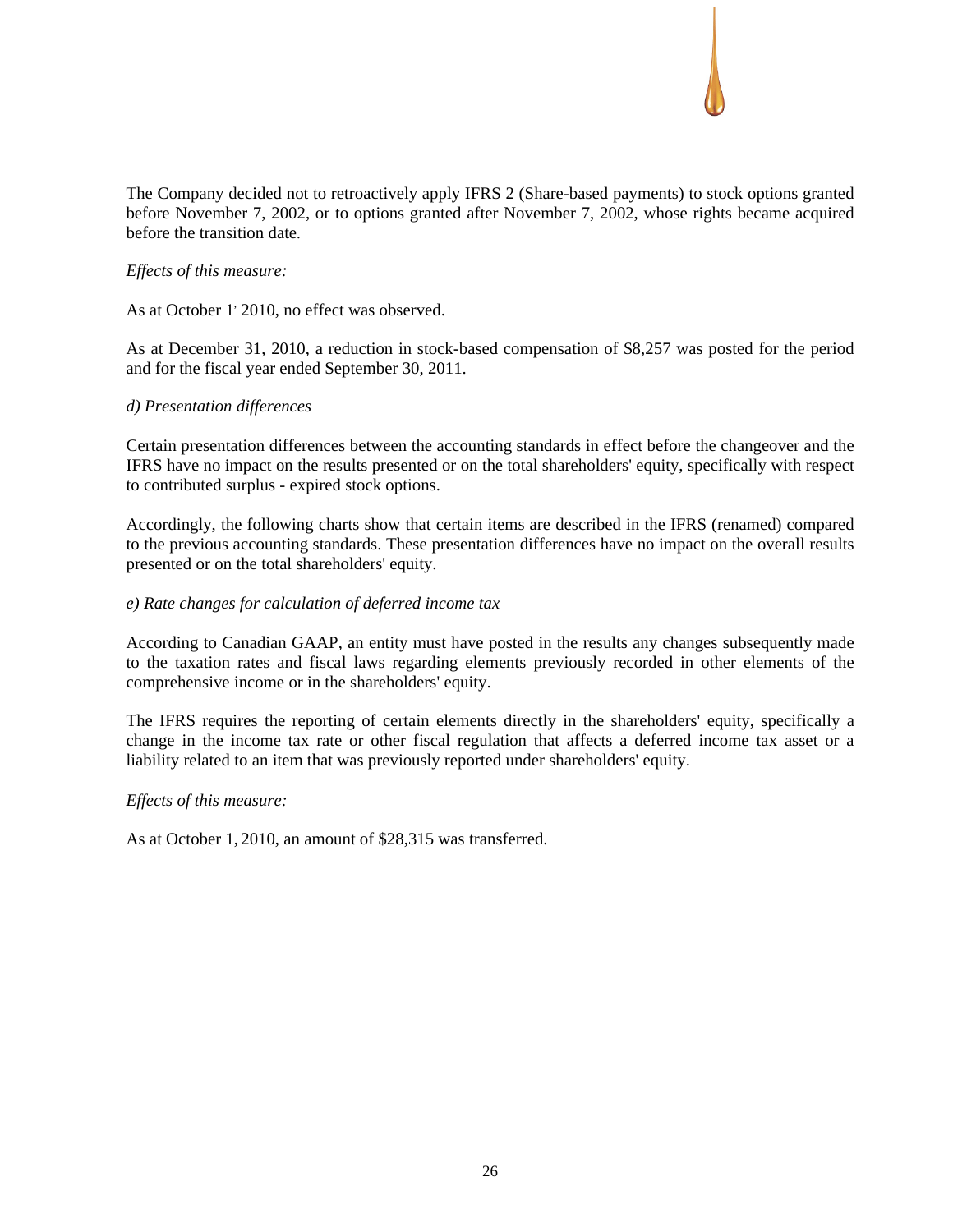### **10.7 Risk factors**

#### **Risks inherent to oil and gas exploration activities**

The Company's activities consist in acquiring and exploring oil and gas properties in the hopes of finding economically feasible deposits. The Company's properties are currently at the exploration stage and contain no known commercially viable deposits. As such, it is unlikely that the Company will realize any short- or medium-term profits. Any future profitability for the Company will depend on the discovery of an economically viable oil or gas deposit, and even if one were discovered, there is no guarantee that its operation would be profitable.

#### **Environmental regulations and requirements**

The Company's activities require obtaining permits from various government authorities, and are governed by laws and regulations regarding exploration, development, exploitation, production, exports, income tax, labour standards and occupational safety, as well as the environment and other issues. Nothing allows us to plan with certainty the incidences of these laws and regulations on the operations of the Company and also the impact of any modifications to those laws and regulations.

Supplemental costs and delays may stem from the need to comply with laws and regulations. If the Company could not obtain or renew the necessary permits or approvals, it could be forced to scale down or cease its exploration or development activities.

## **Capital needs**

The exploration, development, processing and exploitation of Company properties will require considerable additional financing. The only sources of financing available to the Company are the issue of additional capital stock and loans. There is no guarantee that this financing would be available to the Company, that it would be available under favourable conditions, or that it would be sufficient to meet Company needs, all of which could have a negative impact on the Company's business and financial situation. The impossibility of obtaining sufficient funding could lead to a delay or even the indefinite postponement of exploration, development or production work on one or all Company properties, and even lead to the loss of its participation in one of the properties.

#### **Price of resources**

The market price of the Company's common shares, its financial results and its oil and gas exploration, development and exploitation activities have in the past and could eventually suffer significant negative repercussions due to falling oil and gas prices.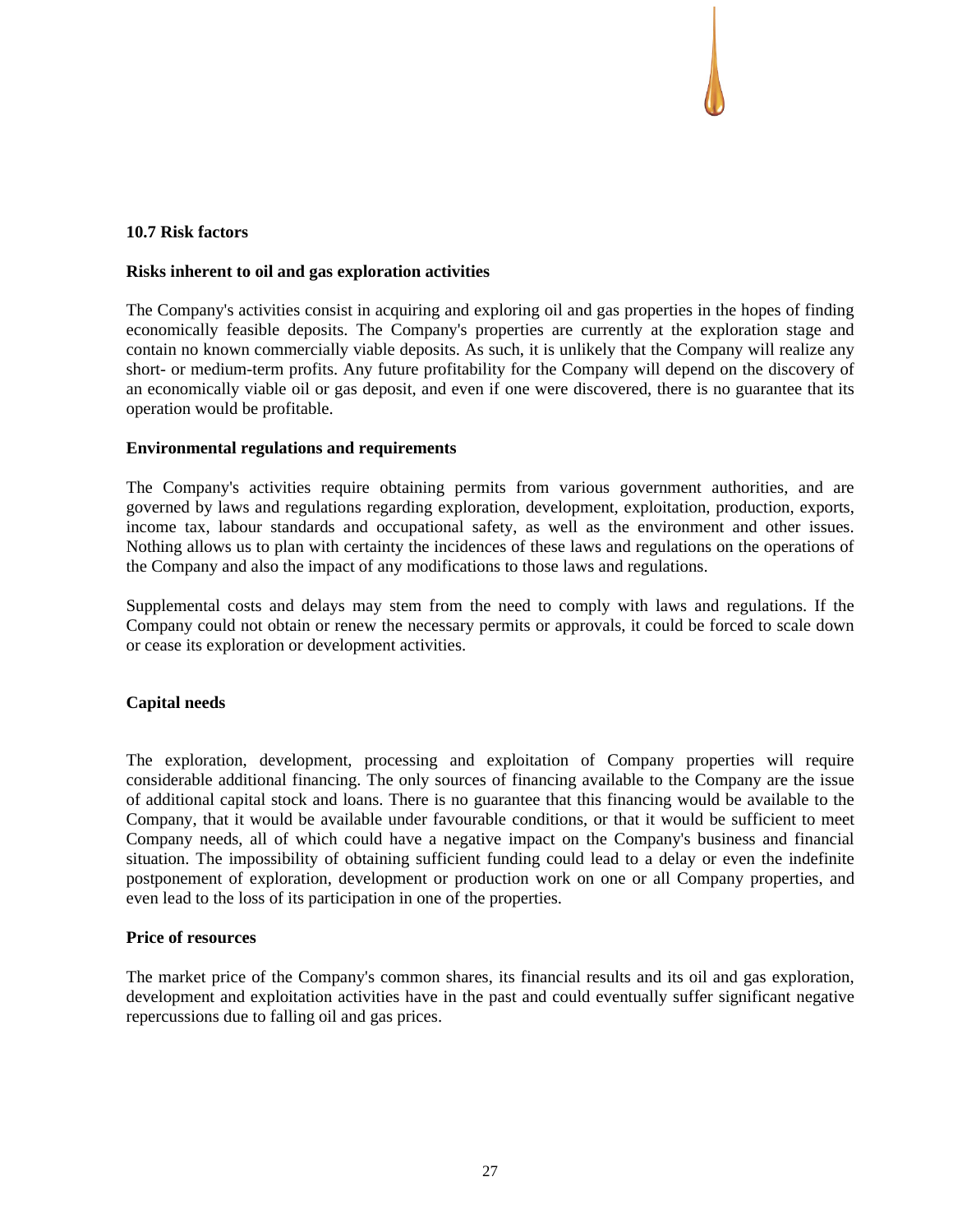### **Uninsured risks**

The Company's activities are subject to certain risks and dangers, including difficult environmental conditions, industrial accidents, labour conflicts, unexpected or unpredictable geological conditions, land or talus slides, rock slides, and natural phenomena such as adverse weather conditions, flooding and earthquakes. These events could cause injuries or death, environmental or other damage to Company property or production facilities, or property belonging to other companies, operating delays, financial losses and possible legal liability.

### **The Company's continued existence**

The Company's future depends on its ability to finance its activities and develop its assets. Failure to obtain sufficient financing could mean that the Company may not be able to continue its activities, develop its assets and pay off its liabilities in the normal course of business in the foreseeable future.

### **10.8 Judgments, estimates and assumptions**

When it prepares the financial statements, Management makes a certain number of judgments, estimates and assumptions about the accounting and evaluation of assets, liabilities, revenues and expenditures.

The real results may differ from the judgments, estimates and assumptions made by Management and are rarely identical to the estimated results. Information on the significant judgments, estimates and assumptions with the greatest impact on the accounting and evaluation of assets, liabilities, revenues and expenditures are presented below.

#### **Depreciation of exploration and evaluation assets**

Judgment is required to determine impairment loss or reversal indicators, as well as to establish the recoverable amount in the event a depreciation test is needed. If there is an indicator of an impairment loss or reversal of an asset or a cash-generating unit, the recoverable amount is estimated and the impairment loss or reversal is reported insofar as the accounting amount of the asset exceeds its recoverable amount. The recoverable amount of an asset is defined as the higher of an asset's fair value less costs to sell and its value in use.

For each property, Management determines that the facts and circumstances could indicate an impairment loss or reversal. The facts and circumstances that it considers include, but are not limited to the following:

(a) The period during which the entity has the right to explore a specific area has expired or will expire in the near future, and is not expected to be renewed;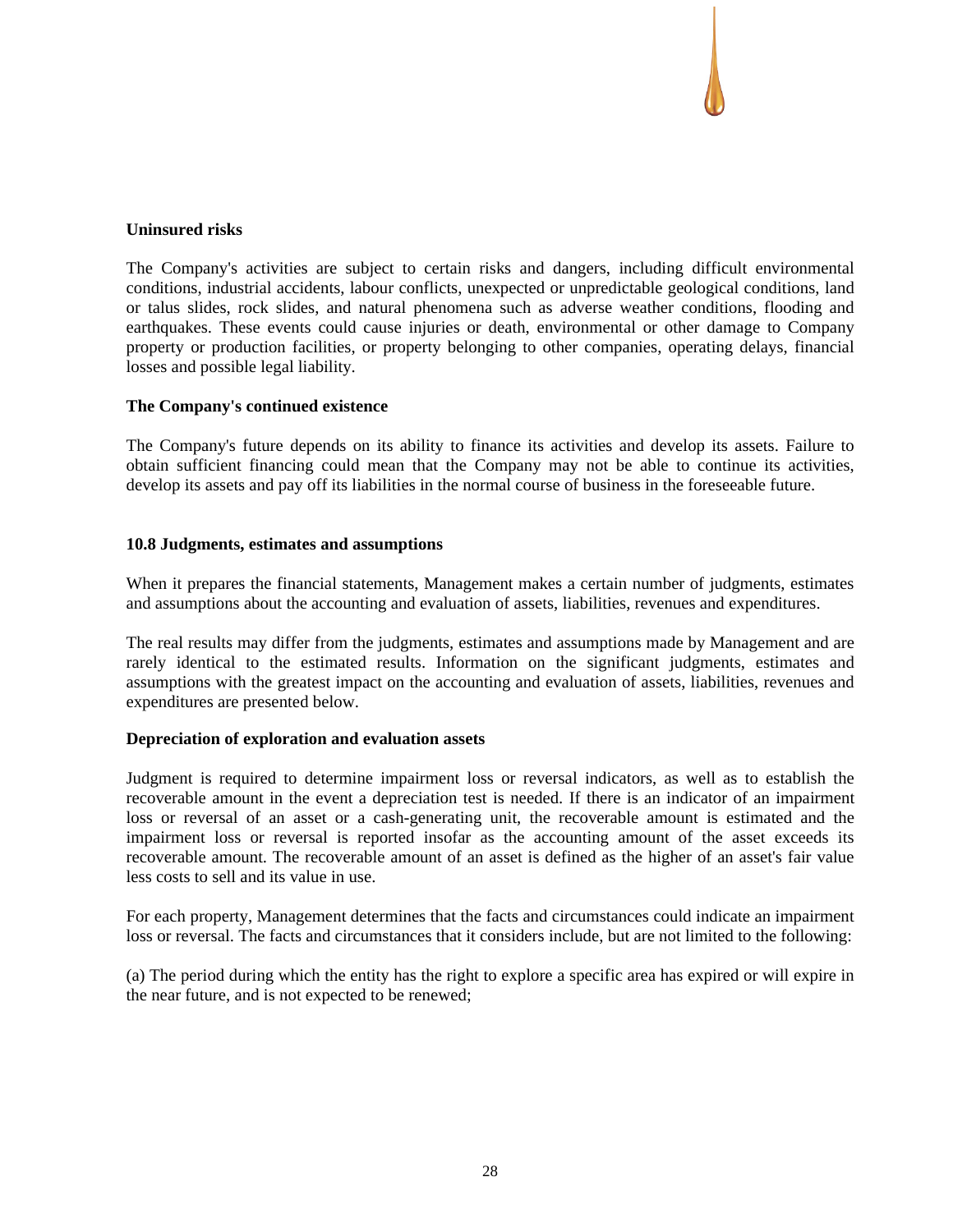

(b) Significant exploration and evaluation expenses for oil resources in the specific area are neither planned or scheduled in the budget;

(c) Exploration and evaluation of oil resources in the specific area did not lead to the discovery of commercially viable volumes of oil resources and the entity decided to cease activities in the specific area;

(d) Sufficient data exist to indicate that, although development in the specific area is likely to continue, the accounting amount of the exploration and evaluation assets will probably not be entirely recovered following successful development or a sale. When an indicator of an impairment loss or reversal is determined to exist, Management must evaluate the recoverable amount of the asset or the cashgenerating unit; to do so, it must make assumptions related to future events and circumstances.

These assumptions are based on the Company's exploration and evaluation program, which specifically considers if the results of exploration work justify additional investments, if the Company's interests in oil and gas rights have been confirmed, if the Company has the capacity to obtain the necessary financing to develop and produce resources in a profitable manner, and if the properties will be assigned at an amount higher than accounting amount. The real results may differ and lead to significant adjustments to the Company's assets over the next fiscal year.

No impairment loss or recovery was recorded for the periods in question.

## **Deferred tax**

Judgment is required to evaluate the probability of a future taxable benefit. A deferred tax asset is recognized to the extent that it is probable that taxable profits will be available against which the deductible temporary differences and the deferred unused tax credits and unused tax losses can be utilized.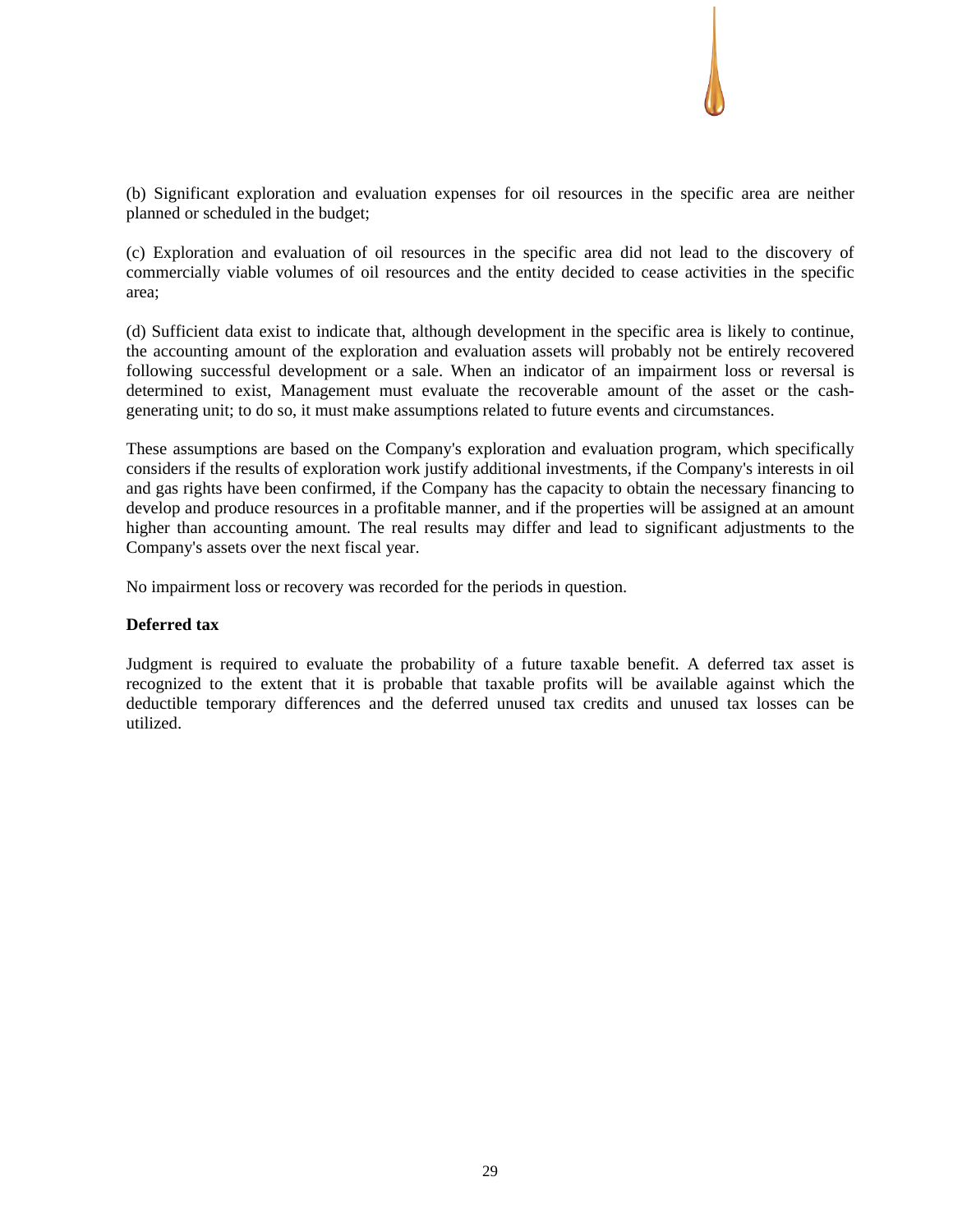### **Continuity of operations**

Judgment is required to evaluate the Company's ability to implement its strategy by financing its future working capital needs. More information on the continuity of operations is presented in note 3.

### **Share-based payment transactions**

To estimate the expenses related to share-based payment transactions and stock purchase warrants, we must select the appropriate valuation model and obtain the data required for the selected model. The Company has estimated the volatility of its own shares and the probable lifespan and exercise period of the options granted. The model used by the Company is the Black-Scholes model.

### **Provisions and contingent liabilities**

Judgment is required to determine if a past event led to a liability that should be reported in the financial statements, or should be presented as a contingent liability. Quantifying these liabilities requires exercising judgment and making estimates. These judgments are based on several factors, such as the nature of the claim or conflict, legal proceedings and the potential amount payable, legal advice obtained, past experience and the probability of realizing a loss. Many of these factors create uncertainty with respect to the estimates.

## **Technical feasibility and commercial viability of exploration and evaluation assets**

The decision regarding the technical feasibility and commercial viability of exploration and evaluation assets involves making a certain number of assumptions, such as the estimated reserves, forecast resource price, expected production volumes and discount rates, which are all subject to significant changes in the future. The Company has determined that no property has yet reached the technical feasibility and commercial viability stage.

#### **10.9 Internal controls**

Given that the Company is an emerging issuer, the officers do not have to make any certifications concerning the establishment and maintenance of control, or the communication of information and internal controls related to financial information, as defined in Regulation 52-109.

The issuer's signing officers have the responsibility of ensuring that there are processes allowing them to have the necessary knowledge in support of the declarations made in the certifications, more specifically that the documents in SEDAR are reliable. The officers will ensure that once the convergence process is completed, they will still be able to sign their certification.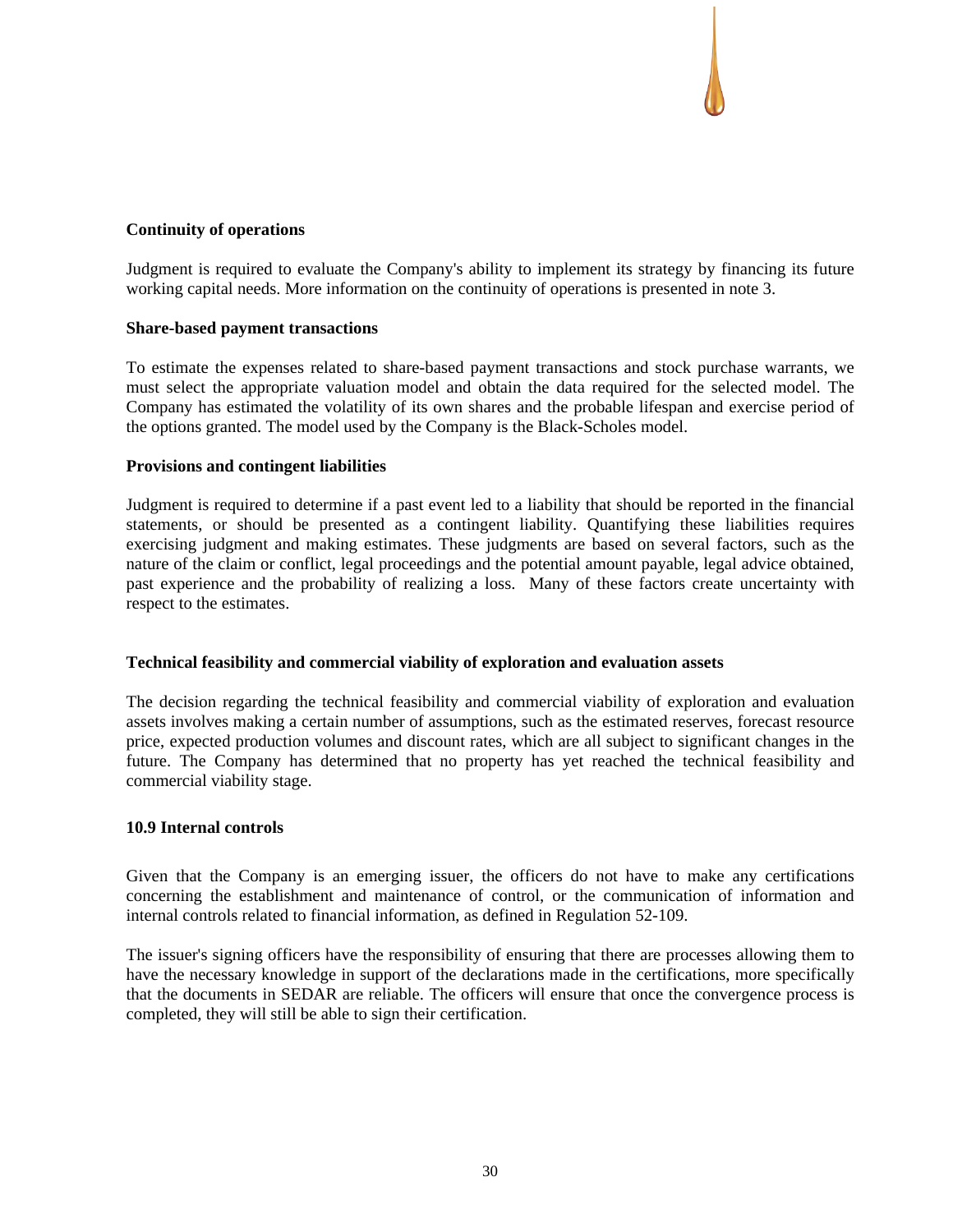#### **10.10 Other information**

### a) Supplemental documents

Certain supplemental documents, including prior management reports and press releases, are available online at **www.sedar.com** in the documents section or on Pétrolia's website at **www.petroliagaz.com.**

# b) Regulation 51-102 Section 5.2

Deferred exploration expenses for the fiscal year ended December 31, 2011, are as follows:

|                                      | Geology<br>\$ | <b>Geophysics</b> | <b>Drilling</b> | <b>Analysis</b>          | Completion | General<br>expenses      | Fracturing               | <b>Options</b> | <b>Provision</b>         | <b>Site</b><br>maintenan<br>ce | <b>Total</b> |  |
|--------------------------------------|---------------|-------------------|-----------------|--------------------------|------------|--------------------------|--------------------------|----------------|--------------------------|--------------------------------|--------------|--|
|                                      |               | \$                | \$              | \$                       | \$         | \$                       | \$                       | \$             | \$                       | \$                             | \$           |  |
| Anticosti                            | 11,134        | 10,186            | 10,878          | $\overline{\phantom{a}}$ |            | $\overline{\phantom{a}}$ | $\sim$                   | 26,367         | (37,500)                 | $\overline{\phantom{a}}$       | 21,065       |  |
| Gastonguay                           |               |                   |                 |                          |            |                          | ۰                        | 62             |                          | ٠                              | 62           |  |
| Gaspésia<br>Marcel-Tremblay<br>Edgar | 5,529         | 5,489             |                 |                          | ٠.         | 50                       | $\overline{\phantom{a}}$ | 4,027          | ٠                        | $\overline{\phantom{a}}$       | 15,095       |  |
| Gaspé                                | 1,440         | 9,871             | 133             |                          | ٠.         | 20,528                   | 560                      | 3,860          |                          | $\overline{\phantom{a}}$       | 36,393       |  |
| Bourque                              | 8,705         | 1,854             | 1,781           | 6,930                    | ۰          | 1,645                    |                          | 2,079          |                          | $\overline{\phantom{a}}$       | 22,993       |  |
| Haldimand                            | 111,832       | 55,211            | 23,164          | 1,260                    | ۰          | 8,770                    | 729,448                  | 40,477         | $\overline{\phantom{a}}$ | 33,116                         | 1,003,277    |  |
| Tar Point                            | 4,710         |                   |                 |                          |            | 728                      | 247,636                  | 11,710         | ٠                        | 4,099                          | 268,883      |  |
| Dalhousie                            | 1,563         | 23                | 1,500           | $\overline{\phantom{a}}$ | -          | (290, 714)               | $\overline{\phantom{a}}$ | 669            |                          | $\overline{\phantom{a}}$       | (286,958)    |  |
|                                      | 144,913       | 82,634            | 37,456          | 8,190                    |            | (258,993)                | 977,644                  | 89,251         | (37,500)                 | 37,215                         | 1,080,810    |  |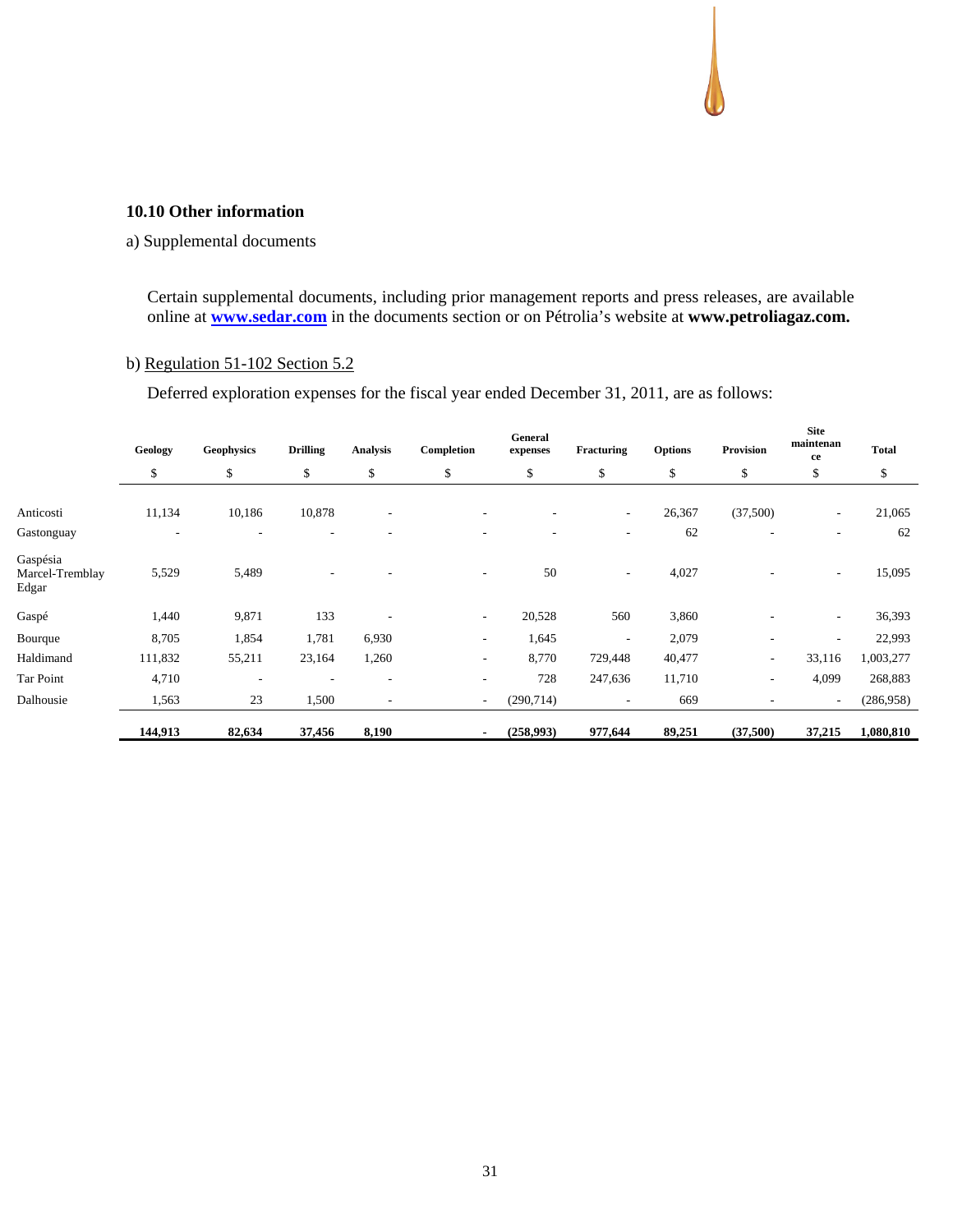|                                      | Geology | <b>Geophysics</b>        | <b>Drilling</b>          | <b>Analysis</b>          | Completion               | General<br>expenses | <b>Evaluation</b><br>of oil<br>reservoir | <b>Options</b> | <b>Provision</b>         | <b>Site</b><br>maintenan<br>ce | <b>Total</b> |
|--------------------------------------|---------|--------------------------|--------------------------|--------------------------|--------------------------|---------------------|------------------------------------------|----------------|--------------------------|--------------------------------|--------------|
|                                      | \$      | \$                       | \$                       | \$                       | \$                       | \$                  | \$                                       | \$             | \$                       | \$                             | \$           |
| Anticosti                            | 11,724  | 220                      | 18,042                   | 40                       | $\overline{\phantom{a}}$ | 6,405               | $\sim$                                   | 11,309         | 150,000                  | $\overline{\phantom{0}}$       | 197,741      |
| Gastonguay                           | 548     | $\overline{\phantom{a}}$ |                          |                          | ۰                        | ٠                   | $\overline{\phantom{a}}$                 | 77             | $\overline{\phantom{a}}$ | ٠                              | 626          |
| Gaspésia<br>Marcel-Tremblay<br>Edgar | 74,550  | 210                      |                          |                          | $\overline{\phantom{a}}$ | 740                 | ٠                                        | 160            | $\overline{\phantom{a}}$ | $\sim$                         | 75,660       |
| Gaspé                                | 10,629  | 16,081                   | 1,992                    | 20                       | 3,654                    | 18,393              | $\sim$                                   | 5,334          | 25,177                   | $\sim$                         | 81,280       |
| Bourque                              | 6,550   | 970                      |                          | $\overline{\phantom{a}}$ | ٠                        | ۰                   | ٠                                        | 616            |                          | $\overline{\phantom{a}}$       | 8,136        |
| Haldimand                            | 43,436  | 25,345                   | (12,798)                 | 40                       | 45,369                   | 53,106              | 50,278                                   | 8,715          | 96,000                   | ۰.                             | 309,490      |
| Tar Point                            | 1,236   | 693                      | (1,585)                  | $\overline{\phantom{a}}$ | 4,327                    | 31                  | $\overline{\phantom{a}}$                 | 12,910         | 48,000                   | ۰.                             | 65,611       |
| Dalhousie                            | 2,372   | 4,675                    | $\overline{\phantom{a}}$ | 40                       | $\overline{\phantom{a}}$ | 1,120               | -                                        | 75             | $\overline{\phantom{a}}$ | ۰.                             | 8,282        |
|                                      | 151,045 | 48,194                   | 5,651                    | 140                      | 53,350                   | 79,795              | 50,278                                   | 39,196         | 319,177                  |                                | 746,826      |

## Deferred exploration expenses for the fiscal year ended December 31, 2010, are as follows:

c) Regulation 51-102 Section 5.3

#### *Information on shares issued and stock options as at February 23, 2012:*

Common shares**:** 54,844,198 shares have been issued and are outstanding.

Stock options outstanding: The stock options granted to its directors, members of senior management, employees, and service providers are as follows:

- 21,250 options exercisable at a price of \$0.74 per share until May 21, 2012;
- 547,500 options exercisable at a price of \$0.40 per share until June 21, 2012;
- 400,000 options exercisable at a price of \$0.60 per share until February 12, 2013;
- 125,000 options exercisable at a price of \$0.60 per share until March 3, 2013;
- 427,500 options exercisable at a price of \$1.25 per share until July 7, 2013;
- 120,000 options exercisable at a price of \$0.74 per share until May 21, 2014;
- 270,000 options exercisable at a price of \$0.89 per share until February 25, 2015;
- 790,000 options exercisable at a price of \$0.50 per share until December 8, 2015;
- 75,000 options exercisable at a price of \$1.31 per share until February 25, 2016;
- 500,000 options exercisable at a price of \$1.69 per share until May 18, 2016;
- 1,266,000 options exercisable at a price of \$1.52 per share until December 4, 2016.